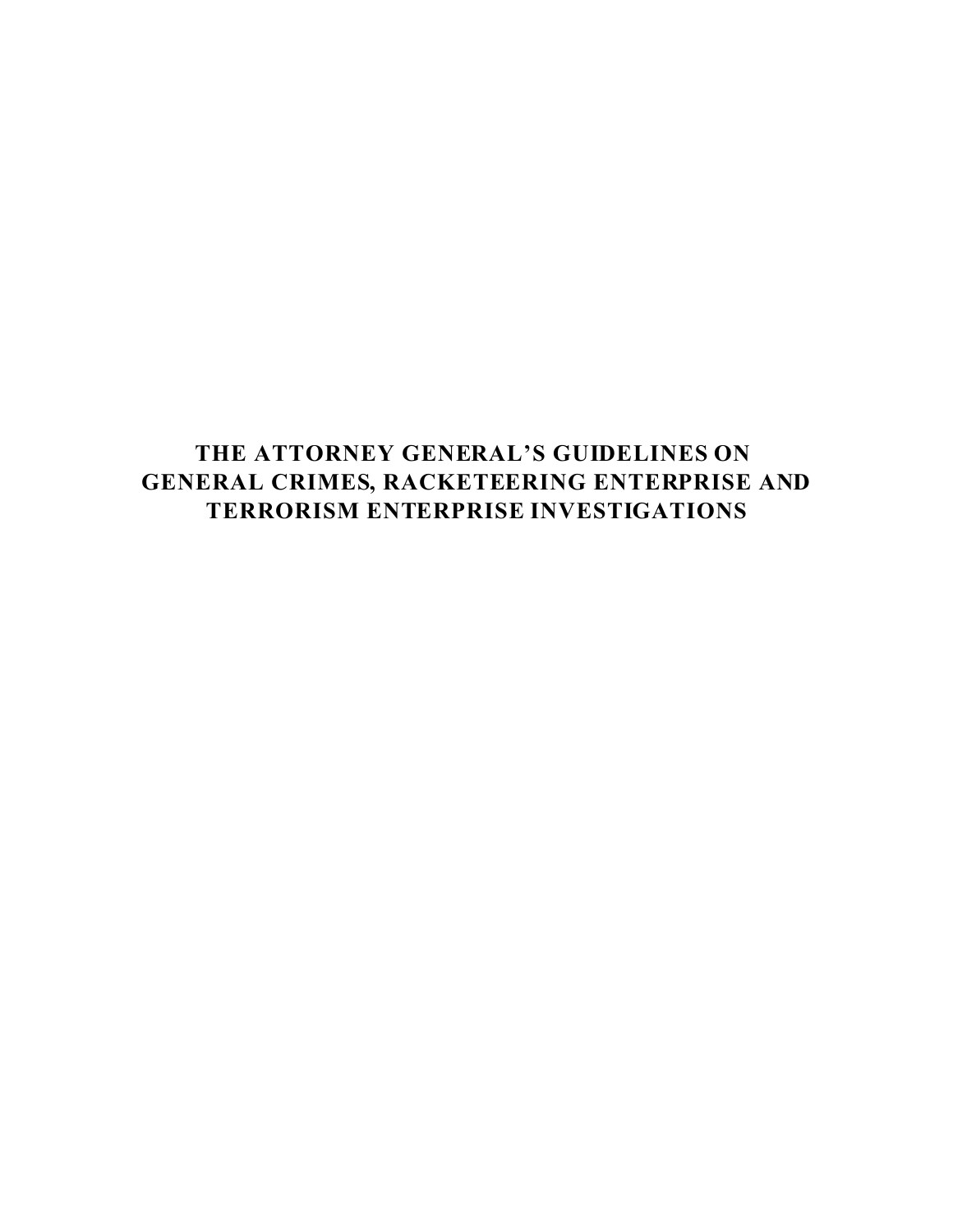#### **PREAMBLE**

As the primary criminal investigative agency in the federal government, the Federal Bureau of Investigation (FBI) has the authority and responsibility to investigate all criminal violations of federal law that are not exclusively assigned to another federal agency. The FBI thus plays a central role in the enforcement of federal laws and in the proper administration of justice in the United States. In discharging this function, the highest priority is to protect the security of the nation and the safety of the American people against the depredations of terrorists and foreign aggressors.

Investigations by the FBI are premised upon the fundamental duty of government to protect the public against general crimes, against organized criminal activity, and against those who would threaten the fabric of our society through terrorism or mass destruction. That duty must be performed with care to protect individual rights and to insure that investigations are confined to matters of legitimate law enforcement interest. The purpose of these Guidelines, therefore, is to establish a consistent policy in such matters. The Guidelines will enable Agents of the FBI to perform their duties with greater certainty, confidence and effectiveness, and will provide the American people with a firm assurance that the FBI is acting properly under the law.

These Guidelines provide guidance for general crimes and criminal intelligence investigations by the FBI. The standards and requirements set forth herein govern the circumstances under which such investigations may be begun, and the permissible scope, duration, subject matters, and objectives of these investigations. They do not limit activities carried out under other Attorney General guidelines addressing such matters as investigations and information collection relating to international terrorism, foreign counterintelligence, or foreign intelligence.

The Introduction that follows explains the background of the reissuance of these Guidelines, their general approach and structure, and their specific application in furtherance of the FBI's central mission to protect the United States and its people from acts of terrorism. Part I sets forth general principles that apply to all investigations conducted under these Guidelines. Part II governs investigations undertaken to prevent, solve or prosecute specific violations of federal law. Subpart A of Part III governs criminal intelligence investigations undertaken to obtain information concerning enterprises which are engaged in racketeering activities. Subpart B of Part III governs criminal intelligence investigations undertaken to obtain information concerning enterprises which seek to further political or social goals through violence or which otherwise aim to engage in terrorism or the commission of terrorism-related crimes. Parts IV through VII discuss authorized investigative techniques, dissemination and maintenance of information, counterterrorism activities and other authorized law enforcement activities, and miscellaneous matters.

These Guidelines are issued under the authority of the Attorney General as provided in sections 509, 510, 533, and 534 of title 28, United States Code.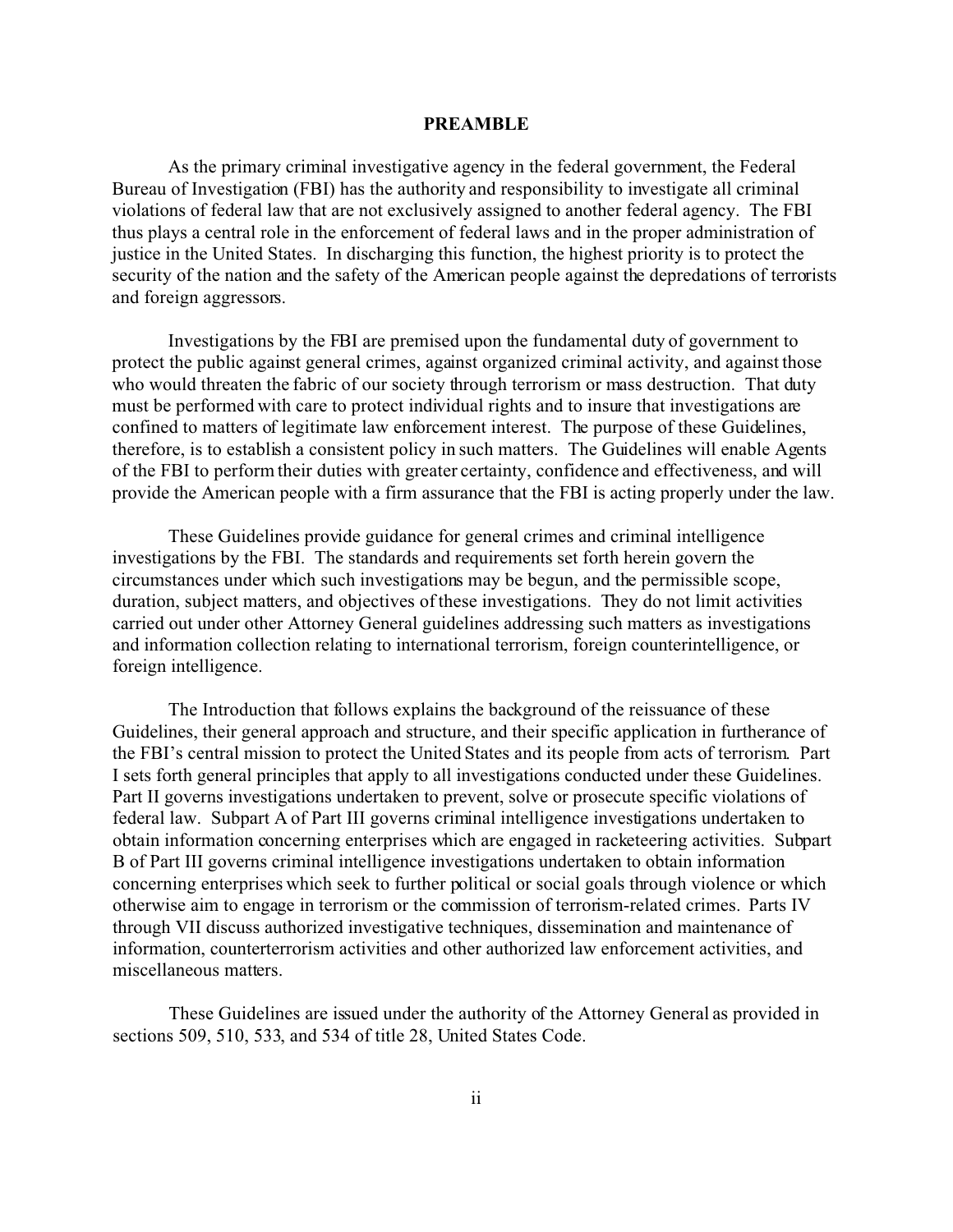# **TABLE OF CONTENTS**

|      | $\mathbf{A}$ . | <b>CHECKING OF LEADS AND PRELIMINARY INQUIRIES</b> 1 |                                                  |  |  |
|------|----------------|------------------------------------------------------|--------------------------------------------------|--|--|
|      | <b>B.</b>      |                                                      |                                                  |  |  |
|      | $\mathbf{C}$ . |                                                      |                                                  |  |  |
|      | D.             |                                                      |                                                  |  |  |
| I.   |                |                                                      |                                                  |  |  |
| II.  |                |                                                      |                                                  |  |  |
|      | $\mathbf{A}$ . |                                                      |                                                  |  |  |
|      | <b>B.</b>      |                                                      |                                                  |  |  |
|      | $\mathbf{C}$ . |                                                      |                                                  |  |  |
| III. |                |                                                      |                                                  |  |  |
|      | $\mathbf{A}$ . |                                                      | <b>RACKETEERING ENTERPRISE INVESTIGATIONS</b> 13 |  |  |
|      |                | 1.                                                   |                                                  |  |  |
|      |                | 2.                                                   |                                                  |  |  |
|      |                | 3.                                                   |                                                  |  |  |
|      |                | 4.                                                   |                                                  |  |  |
|      |                | 5.                                                   |                                                  |  |  |
|      | <b>B.</b>      |                                                      | <b>TERRORISM ENTERPRISE INVESTIGATIONS  15</b>   |  |  |
|      |                | 1.                                                   |                                                  |  |  |
|      |                | 2.                                                   |                                                  |  |  |
|      |                | 3.                                                   |                                                  |  |  |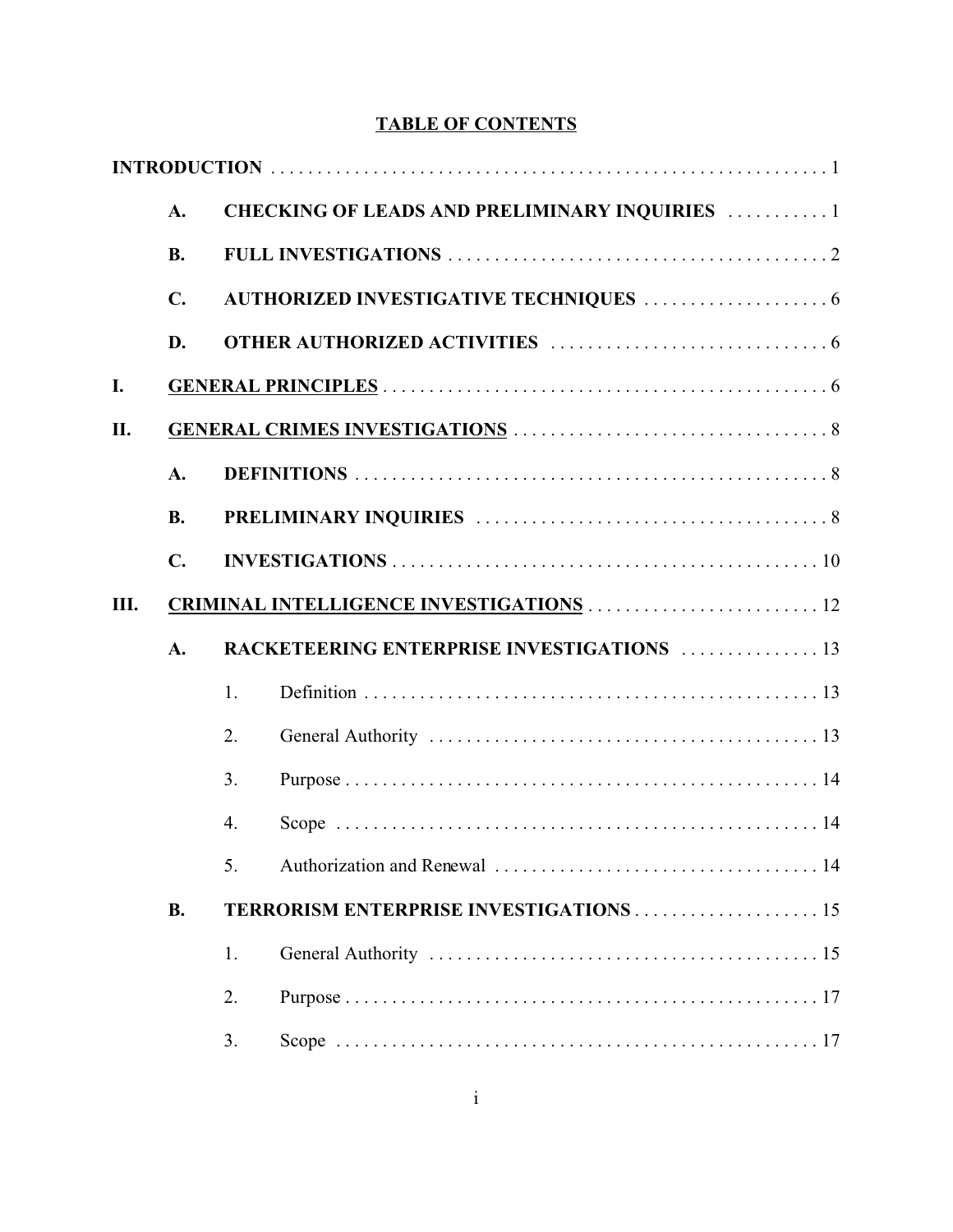|                |  | $\overline{4}$ .                                      |                                                                |  |
|----------------|--|-------------------------------------------------------|----------------------------------------------------------------|--|
|                |  |                                                       |                                                                |  |
|                |  |                                                       | <b>DISSEMINATION AND MAINTENANCE OF INFORMATION 20</b>         |  |
|                |  |                                                       | <b>COUNTERTERRORISM ACTIVITIES AND OTHER AUTHORIZATIONS 21</b> |  |
| A.             |  |                                                       |                                                                |  |
|                |  | 1.                                                    |                                                                |  |
|                |  | 2.                                                    |                                                                |  |
| <b>B.</b>      |  |                                                       |                                                                |  |
|                |  | 1.                                                    |                                                                |  |
|                |  | 2.                                                    |                                                                |  |
|                |  | 3.                                                    |                                                                |  |
|                |  | $\overline{4}$ .                                      |                                                                |  |
| $\mathbf{C}$ . |  | <b>PROTECTION OF PRIVACY AND OTHER LIMITATIONS 23</b> |                                                                |  |
|                |  | 1.                                                    |                                                                |  |
|                |  | 2.                                                    |                                                                |  |
|                |  | 3 <sub>1</sub>                                        |                                                                |  |
|                |  |                                                       |                                                                |  |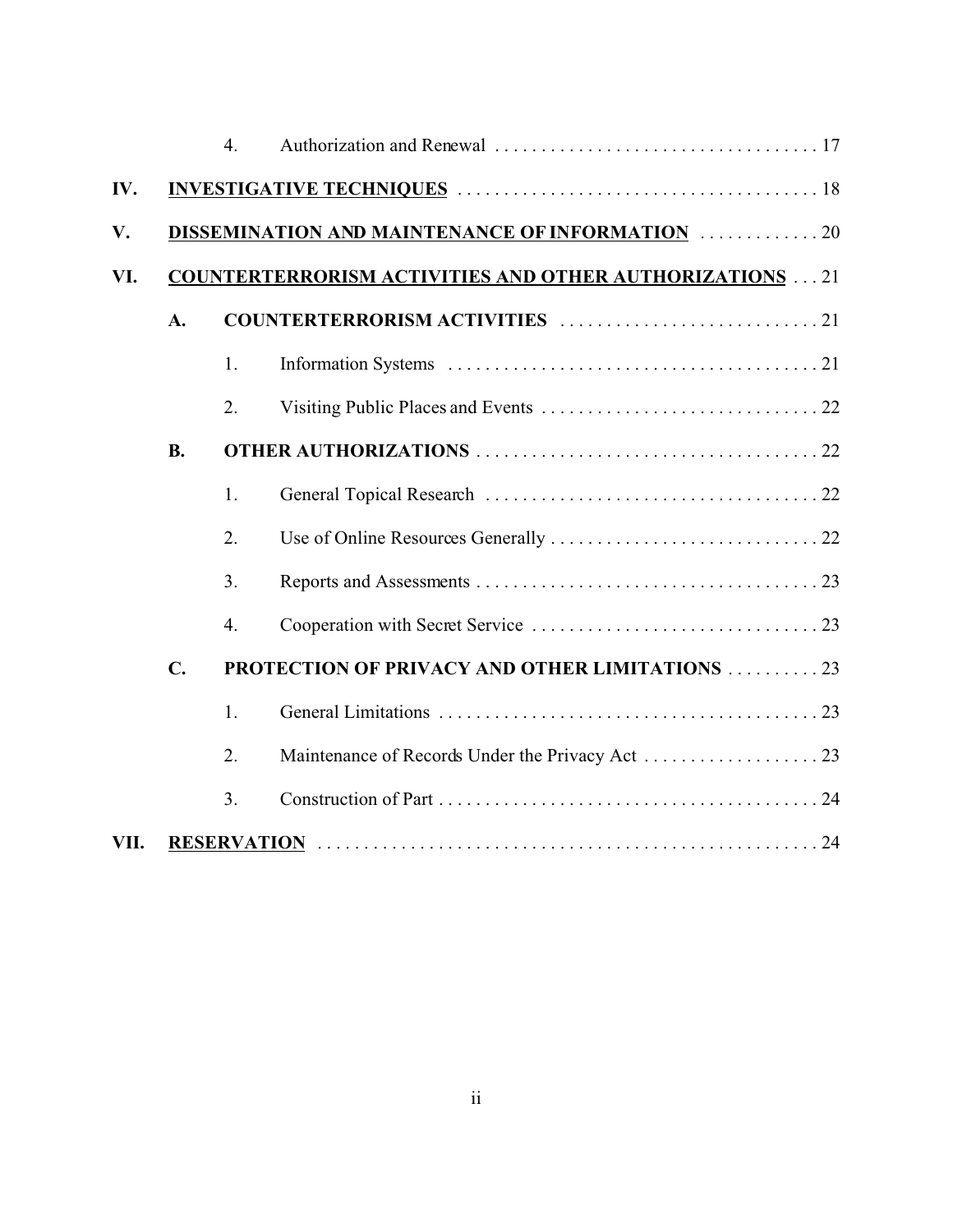#### **INTRODUCTION**

Following the September 11, 2001, terrorist attack on the United States, the Department of Justice carried out a general review of existing guidelines and procedures relating to national security and criminal matters. The reissuance of these Guidelines reflects the result of that review.

These Guidelines follow previous guidelines in their classification of levels of investigative activity, in their classification of types of investigations, in their standards for initiating investigative activity, and in their identification of permitted investigative techniques. There are, however, a number of changes designed to enhance the general effectiveness of criminal investigation, to bring the Guidelines into conformity with recent changes in the law, and to facilitate the FBI's central mission of preventing the commission of terrorist acts against the United States and its people.

In their general structure, these Guidelines provide graduated levels of investigative activity, allowing the FBI the necessary flexibility to act well in advance of the commission of planned terrorist acts or other federal crimes. The three levels of investigative activity are: (1) the prompt and extremely limited checking of initial leads, (2) preliminary inquiries, and (3) full investigations. Subject to these Guidelines and other guidelines and policies noted in Part IV below, any lawful investigative technique may be used in full investigations, and with some exceptions, in preliminary inquiries.

## **A. CHECKING OF LEADS AND PRELIMINARY INQUIRIES**

The lowest level of investigative activity is the "prompt and extremely limited checking out of initial leads," which should be undertaken whenever information is received of such a nature that some follow-up as to the possibility of criminal activity is warranted. This limited activity should be conducted with an eye toward promptly determining whether further investigation (either a preliminary inquiry or a full investigation) should be conducted.

The next level of investigative activity, a preliminary inquiry, should be undertaken when there is information or an allegation which indicates the possibility of criminal activity and whose responsible handling requires some further scrutiny beyond checking initial leads. This authority allows FBI agents to respond to information that is ambiguous or incomplete. Even where the available information meets only this threshold, the range of available investigative techniques is broad. These Guidelines categorically prohibit only mail opening and nonconsensual electronic surveillance at this stage. Other methods, including the development of sources and informants and undercover activities and operations, are permitted in preliminary inquiries. The tools available to develop information sufficient for the commencement of a full investigation, or determining that one is not merited – the purpose of a preliminary inquiry – should be fully employed, consistent with these Guidelines, with a view toward preventing terrorist activities.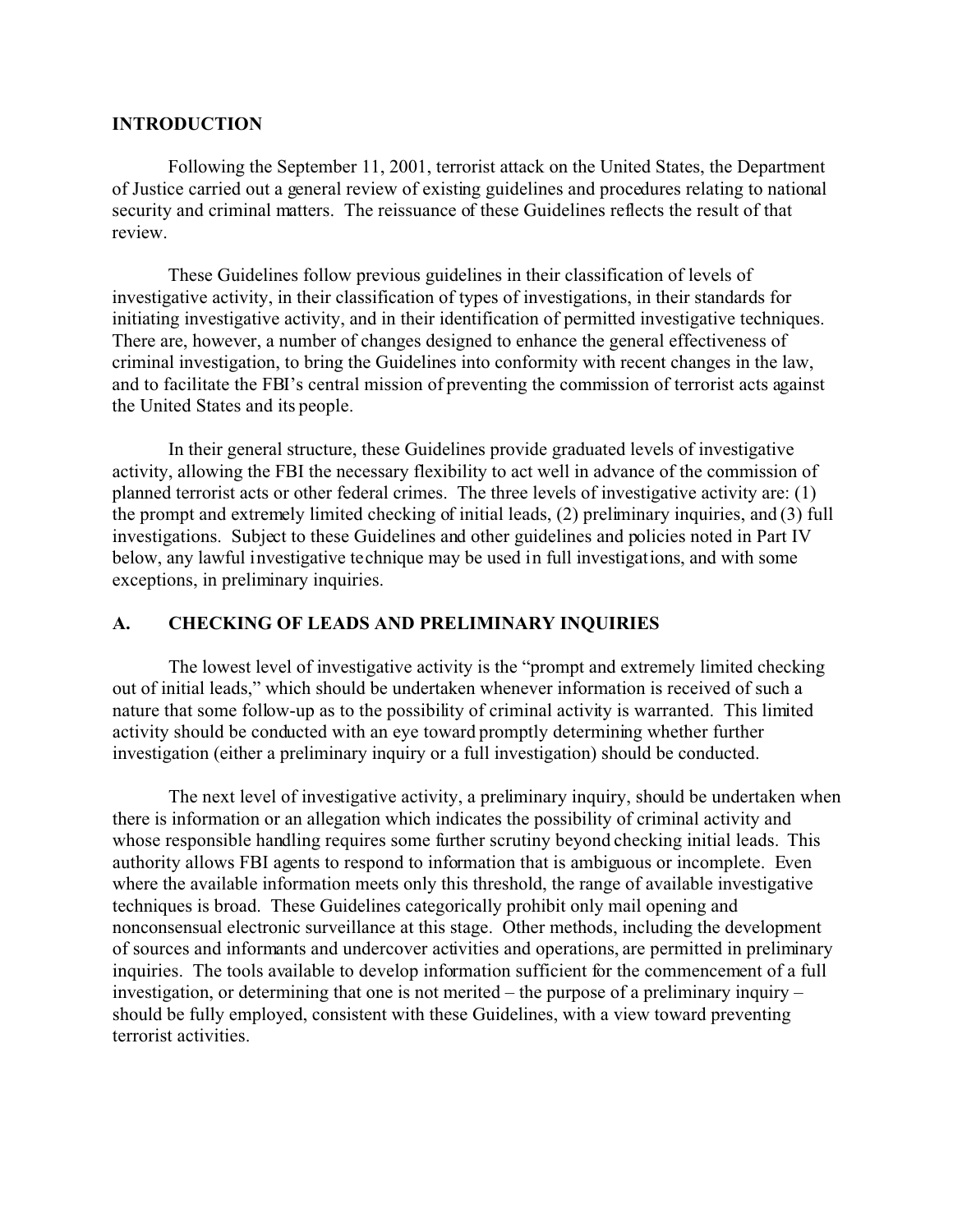Whether it is appropriate to open a preliminary inquiry immediately, or instead to engage first in a limited checking out of leads, depends on the circumstances presented. If, for example, an agent receives an allegation that an individual or group has advocated the commission of criminal violence, and no other facts are available, an appropriate first step would be checking out of leads to determine whether the individual, group, or members of the audience have the apparent ability or intent to carry out the advocated crime. A similar response would be appropriate on the basis of non-verbal conduct of an ambiguous character – for example, where a report is received that an individual has accumulated explosives that could be used either in a legitimate business or to commit a terrorist act. Where the limited checking out of leads discloses a possibility or reasonable indication of criminal activity, a preliminary inquiry or full investigation may then be initiated. However, if the available information shows at the outset that the threshold standard for a preliminary inquiry or full investigation is satisfied, then the appropriate investigative activity may be initiated immediately, without progressing through more limited investigative stages.

The application of these Guidelines' standards for inquiries merits special attention in cases that involve efforts by individuals or groups to obtain, for no apparent reason, biological, chemical, radiological, or nuclear materials whose use or possession is constrained by such statutes as 18 U.S.C. 175, 229, or 831. For example, FBI agents are not required to possess information relating to an individual's intended criminal use of dangerous biological agents or toxins prior to initiating investigative activity. On the contrary, if an individual or group has attempted to obtain such materials, or has indicated a desire to acquire them, and the reason is not apparent, investigative action, such as conducting a checking out of leads or initiating a preliminary inquiry, may be appropriate to determine whether there is a legitimate purpose for the possession of the materials by the individual or group. Likewise, where individuals or groups engage in efforts to acquire or show an interest in acquiring, without apparent reason, toxic chemicals or their precursors or radiological or nuclear materials, investigative action to determine whether there is a legitimate purpose may be justified.

#### **B. FULL INVESTIGATIONS**

These Guidelines provide for two types of full investigations: general crimes investigations (Part II below) and criminal intelligence investigations (Part III below). The choice of the type of investigation depends on the information and the investigative focus. A general crimes investigation may be initiated where facts or circumstances reasonably indicate that a federal crime has been, is being, or will be committed. Preventing future criminal activity, as well as solving and prosecuting crimes that have already occurred, is an explicitly authorized objective of general crimes investigations. The "reasonable indication" threshold for undertaking such an investigation is substantially lower than probable cause. In addition, preparation to commit a criminal act can itself be a current criminal violation under the conspiracy or attempt provisions of federal criminal law or other provisions defining preparatory crimes, such as 18 U.S.C. 373 (solicitation of a crime of violence) or 18 U.S.C. 2339A (including provision of material support in preparation for a terrorist crime). Under these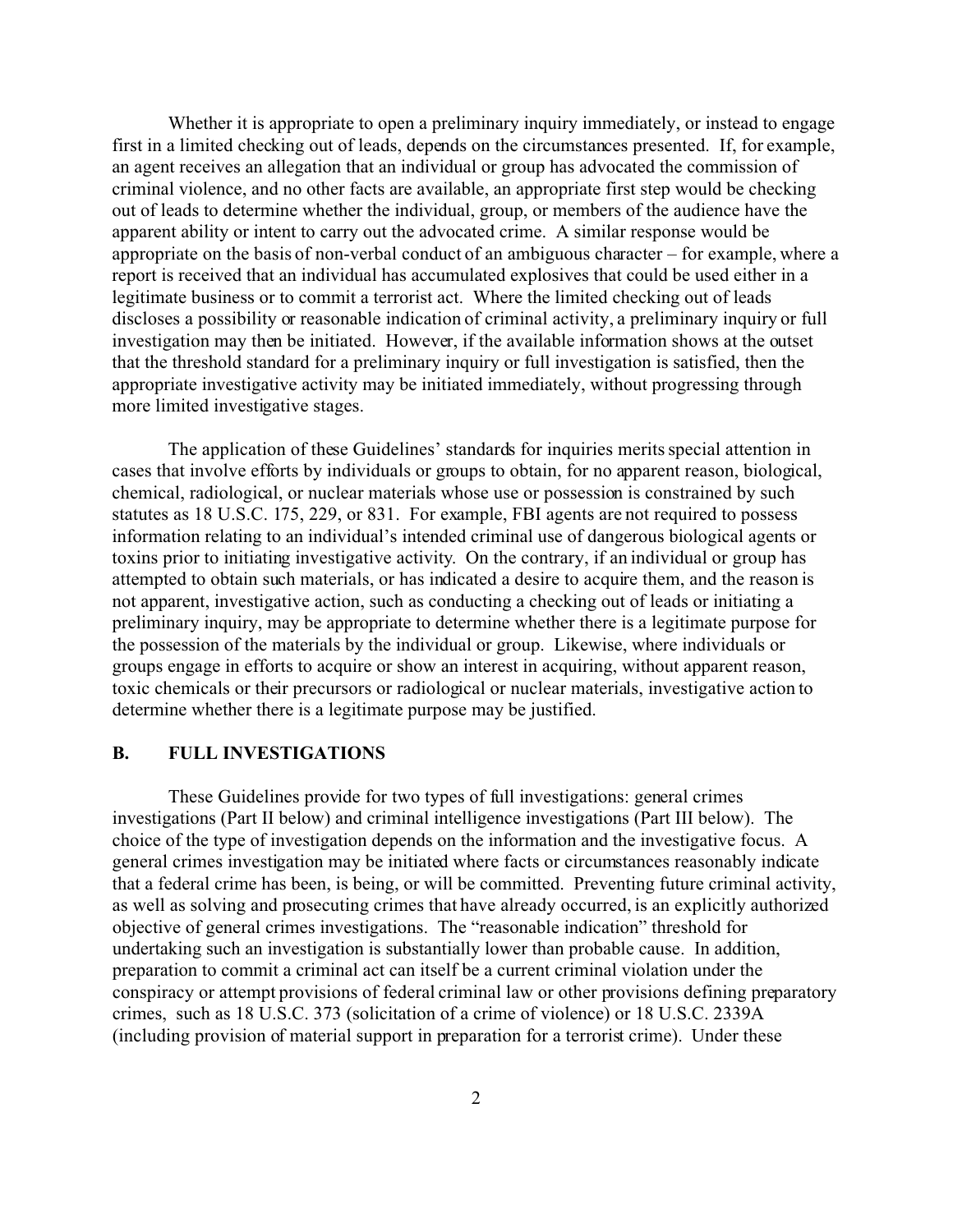Guidelines, a general crimes investigation is warranted where there is not yet a current substantive or preparatory crime, but where facts or circumstances reasonably indicate that such a crime will occur in the future.

The second type of full investigation authorized under these Guidelines is the criminal intelligence investigation. The focus of criminal intelligence investigations is the group or enterprise, rather than just individual participants and specific acts. The immediate purpose of such an investigation is to obtain information concerning the nature and structure of the enterprise – including information relating to the group's membership, finances, geographical dimensions, past and future activities, and goals – with a view toward detecting, preventing, and prosecuting the enterprise's criminal activities. Criminal intelligence investigations, usually of a long-term nature, may provide vital intelligence to help prevent terrorist acts.

Authorized criminal intelligence investigations are of two types: racketeering enterprise investigations (Part III.A) and terrorism enterprise investigations (Part III.B).

A racketeering enterprise investigation may be initiated when facts or circumstances reasonably indicate that two or more persons are engaged in a pattern of racketeering activity as defined in the Racketeer Influenced and Corrupt Organizations Act (RICO). However, the USA PATRIOT ACT (Public Law 107-56) expanded the predicate acts for RICO to include the crimes most likely to be committed by terrorists and their supporters, as described in 18 U.S.C.  $2332b(g)(5)(B)$ . To maintain uniformity in the standards and procedures for criminal intelligence investigations relating to terrorism, investigations premised on racketeering activity involving offenses described in 18 U.S.C.  $2332b(g)(5)(B)$  are subject to the provisions for terrorism enterprise investigations rather than those for racketeering enterprise investigations.

A terrorism enterprise investigation may be initiated when facts or circumstances reasonably indicate that two or more persons are engaged in an enterprise for the purpose of: (1) furthering political or social goals wholly or in part through activities that involve force or violence and a federal crime, (2) engaging in terrorism as defined in 18 U.S.C. 2331(1) or (5) that involves a federal crime, or (3) committing any offense described in 18 U.S.C.  $2332b(g)(5)(B)$ . As noted above, criminal intelligence investigations premised on a pattern of racketeering activity involving an 18 U.S.C. 2332b(g)(5)(B) offense are also treated as terrorism enterprise investigations.

As with the other types of full investigations authorized by these Guidelines, any lawful investigative technique may be used in terrorism enterprise investigations, including the development of sources and informants and undercover activities and operations. The "reasonable indication" standard for commencing a terrorism enterprise investigation is the same as that for general crimes and racketeering enterprise investigations. As noted above, it is substantially lower than probable cause.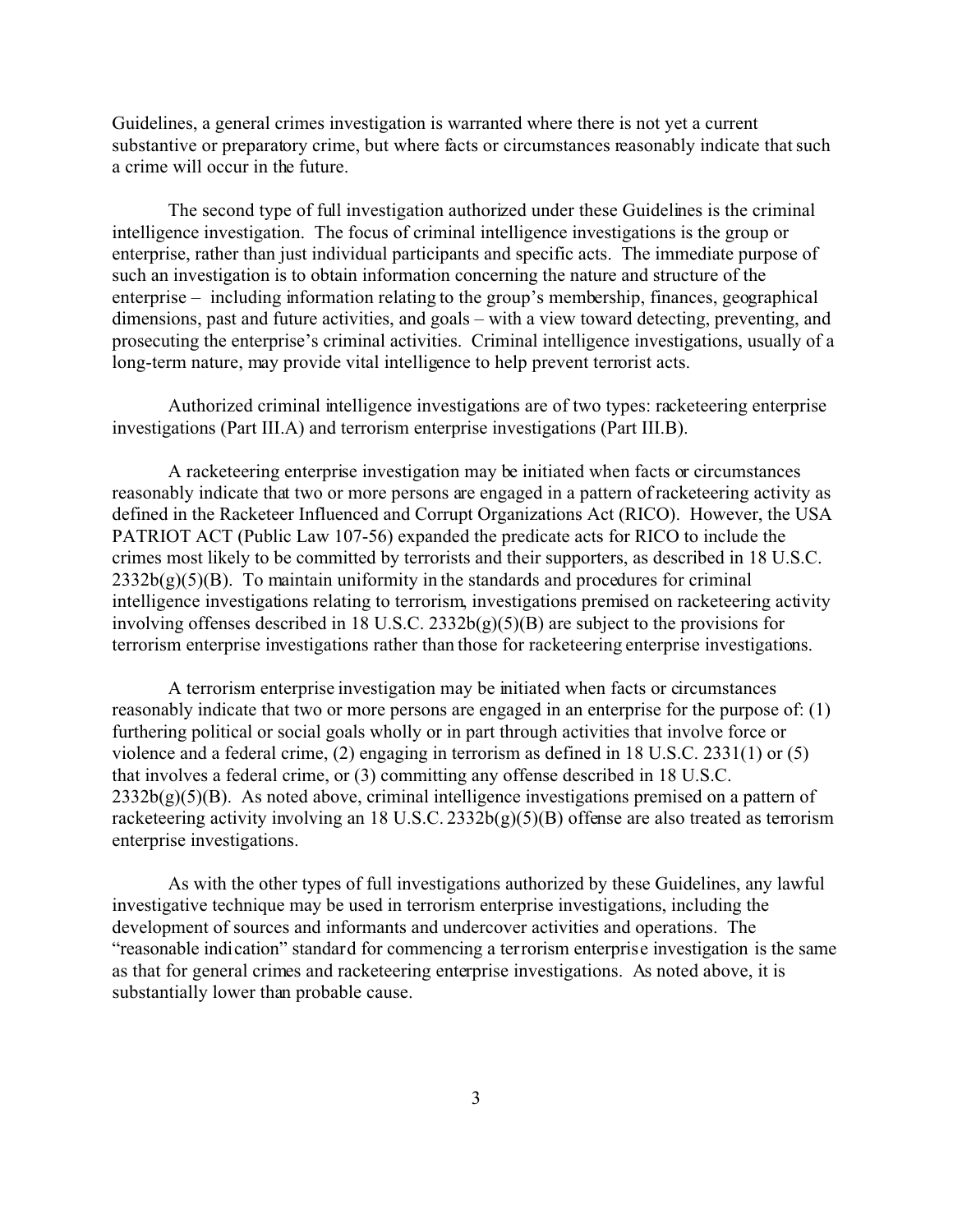In practical terms, the "reasonable indication" standard for opening a criminal intelligence investigation of an enterprise in the terrorism context could be satisfied in a number of ways. In some cases satisfaction of the standard will be apparent on the basis of direct evidence of an enterprise's involvement in or planning for the commission of a federal offense involving the use of force or violence to further political or social goals, terrorism as defined in 18 U.S.C. 2331(1) or (5), or a crime described in 18 U.S.C. 2332b(g)(5)(B). For example, direct information may be available about statements made in furtherance of an enterprise's objectives which show a purpose of committing such crimes or securing their commission by others.

In other cases, the nature of the conduct engaged in by an enterprise will justify an inference that the standard is satisfied, even if there are no known statements by participants that advocate or indicate planning for violence or other prohibited acts. For example, such activities as attempting to obtain dangerous biological agents, toxic chemicals, or nuclear materials, or stockpiling explosives or weapons, with no discernible lawful purpose, may be sufficient to reasonably indicate that an enterprise aims to engage in terrorism.

Moreover, a group's activities and the statements of its members may properly be considered in conjunction with each other. A combination of statements and activities may justify a determination that the threshold standard for a terrorism enterprise investigation is satisfied, even if the statements alone or the activities alone would not warrant such a determination.

While no particular factor or combination of factors is required, considerations that will generally be relevant to the determination whether the threshold standard for a terrorism enterprise investigation is satisfied include, as noted, a group's statements, its activities, and the nature of potential federal criminal law violations suggested by its statements or activities. Thus, where there are grounds for inquiry concerning a group, it may be helpful to gather information about these matters, and then to consider whether these factors, either individually or in combination, reasonably indicate that the group is pursuing terrorist activities or objectives as defined in the threshold standard. Findings that would weigh in favor of such a conclusion include, for example, the following:

(1) Threats or advocacy of violence or other covered criminal acts:

Statements are made in relation to or in furtherance of an enterprise's political or social objectives that threaten or advocate the use of force or violence, or statements are made in furtherance of an enterprise that otherwise threaten or advocate criminal conduct within the scope of 18 U.S.C. 2331(1) or (5) or  $2332b(g)(5)(B)$ , which may concern such matters as  $(e.g.)$ :

(i) engaging in attacks involving or threatening massive loss of life or injury, mass destruction, or endangerment of the national security;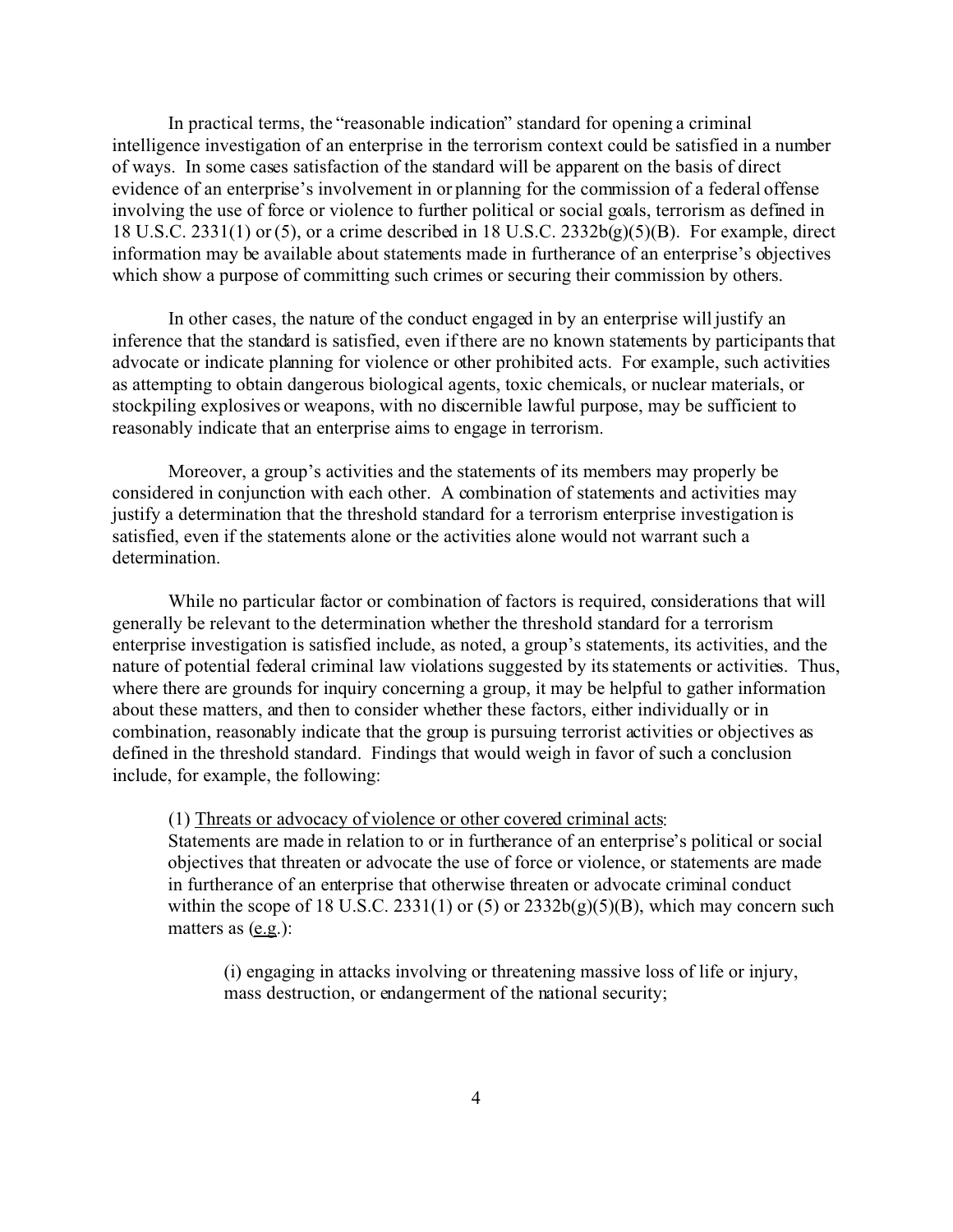(ii) killing or injuring federal personnel, destroying federal facilities, or defying lawful federal authority;

(iii) killing, injuring or intimidating individuals because of their status as United States nationals or persons, or because of their national origin, race, color, religion, or sex; or

(iv) depriving individuals of any rights secured by the Constitution or laws of the United States.

(2) Apparent ability or intent to carry out violence or other covered activities: The enterprise manifests an apparent ability or intent to carry out violence or other activities within the scope of 18 U.S.C.  $2331(1)$  or  $(5)$  or  $2332b(g)(5)(B)$ , e.g.:

(i) by acquiring, or taking steps towards acquiring, biological agents or toxins, toxic chemicals or their precursors, radiological or nuclear materials, explosives, or other destructive or dangerous materials (or plans or formulas for such materials), or weapons, under circumstances where, by reason of the quantity or character of the items, the lawful purpose of the acquisition is not apparent;

(ii) by the creation, maintenance, or support of an armed paramilitary organization;

(iii) by paramilitary training; or

(iv) by other conduct demonstrating an apparent ability or intent to injure or intimidate individuals, or to interfere with the exercise of their constitutional or statutory rights.

(3) Potential federal crime:

The group's statements or activities suggest potential federal criminal violations that may be relevant in applying the standard for initiating a terrorism enterprise investigation – such as crimes under the provisions of the U.S. Code that set forth specially defined terrorism or support-of-terrorism offenses, or that relate to such matters as aircraft hijacking or destruction, attacks on transportation, communications, or energy facilities or systems, biological or chemical weapons, nuclear or radiological materials, civil rights violations, assassinations or other violence against federal officials or facilities, or explosives (e.g., the offenses listed in 18 U.S.C.  $2332b(g)(5)(B)$  or appearing in such provisions as 18 U.S.C. 111, 115, 231, 241, 245, or 247).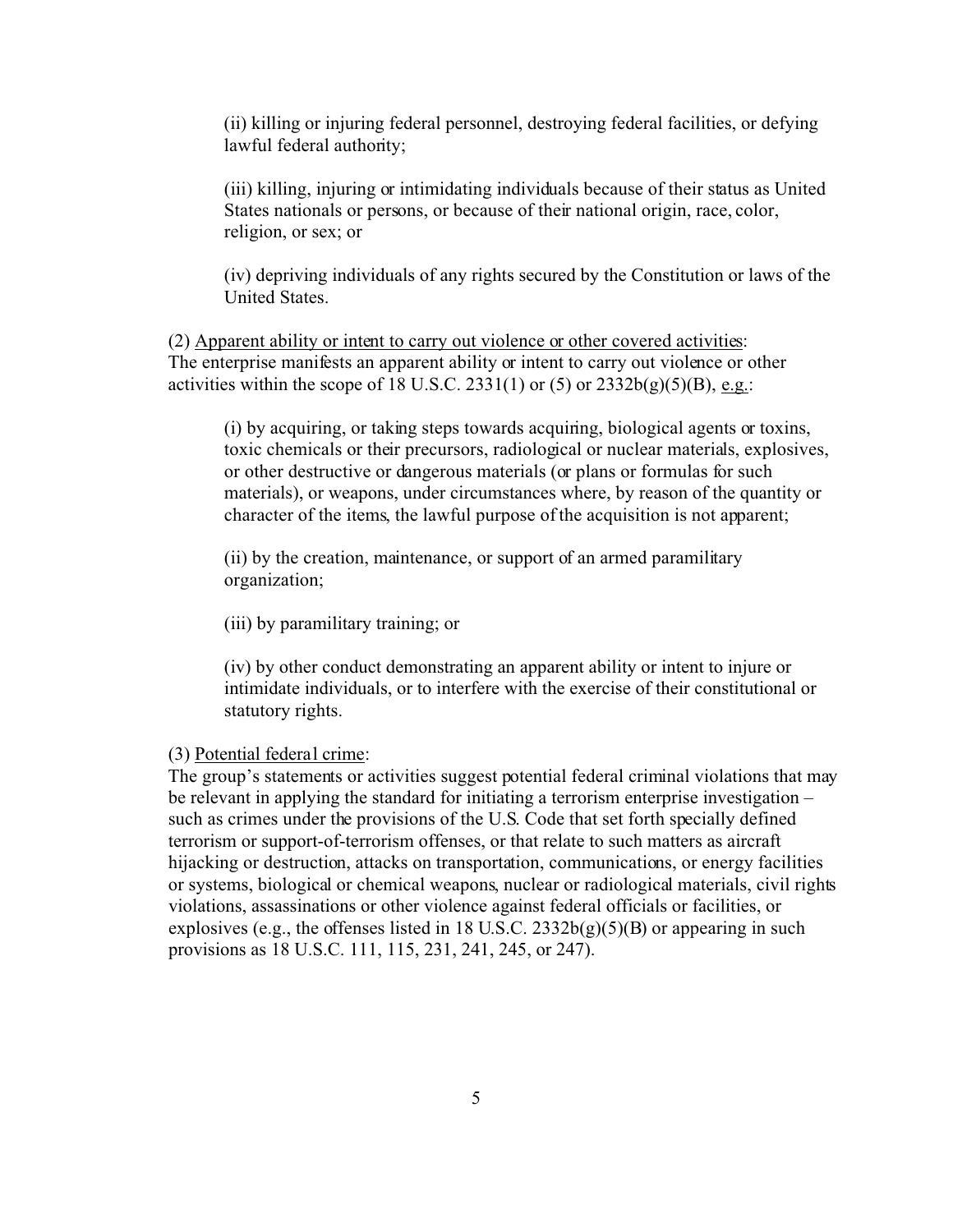## **C. AUTHORIZED INVESTIGATIVE TECHNIQUES**

All lawful investigative techniques may be used in general crimes, racketeering enterprise, and terrorism enterprise investigations. In preliminary inquiries, these Guidelines bar the use of mail openings and nonconsensual electronic surveillance (including all techniques covered by chapter 119 of title 18, United States Code), but do not categorically prohibit the use of any other lawful investigative technique at that stage. As set forth in Part IV below, authorized methods in investigations include, among others, use of confidential informants, undercover activities and operations, nonconsensual electronic surveillance, pen registers and trap and trace devices, accessing stored wire and electronic communications and transactional records, consensual electronic monitoring, and searches and seizures. All requirements for the use of such methods under the Constitution, applicable statutes, and Department regulations or policies must, of course, be observed.

## **D. OTHER AUTHORIZED ACTIVITIES**

Current counterterrorism priorities and the advent of the Internet have raised a number of issues which did not exist in any comparable form when the last general revision of these Guidelines was carried out in 1989 – a time long preceding the September 11 attack's disclosure of the full magnitude of the terrorist threat to the United States, and a time in which the Internet was not available in any developed form as a source of information for counterterrorism and other anti-crime purposes. Part VI of these Guidelines is designed to provide clear authorizations and statements of governing principles for a number of important activities that affect these areas. Among other things, Part VI makes it clear that the authorized law enforcement activities of the FBI include: (i) operating and participating in counterterrorism information systems, such as the Foreign Terrorist Tracking Task Force (VI.A(1)); (ii) visiting places and events which are open to the public for the purpose or detecting or preventing terrorist activities (VI.A(2)); (iii) carrying out general topical research, such as searching online under terms like "anthrax" or "smallpox" to obtain publicly available information about agents that may be used in bioterrorism attacks (VI.B(1)); (iv) surfing the Internet as any member of the public might do to identify, e.g., public websites, bulletin boards, and chat rooms in which bomb making instructions, child pornography, or stolen credit card information is openly traded or disseminated, and observing information open to public view in such forums to detect terrorist activities and other criminal activities (VI.B(2)); (v) preparing general reports and assessments relating to terrorism or other criminal activities in support of strategic planning and investigative operations (VI.B(3)); and (vi) providing investigative assistance to the Secret Service in support of its protective responsibilities (VI.B(4)).

#### **I. GENERAL PRINCIPLES**

Preliminary inquiries and investigations governed by these Guidelines are conducted for the purpose of preventing, detecting, or prosecuting violations of federal law. The FBI shall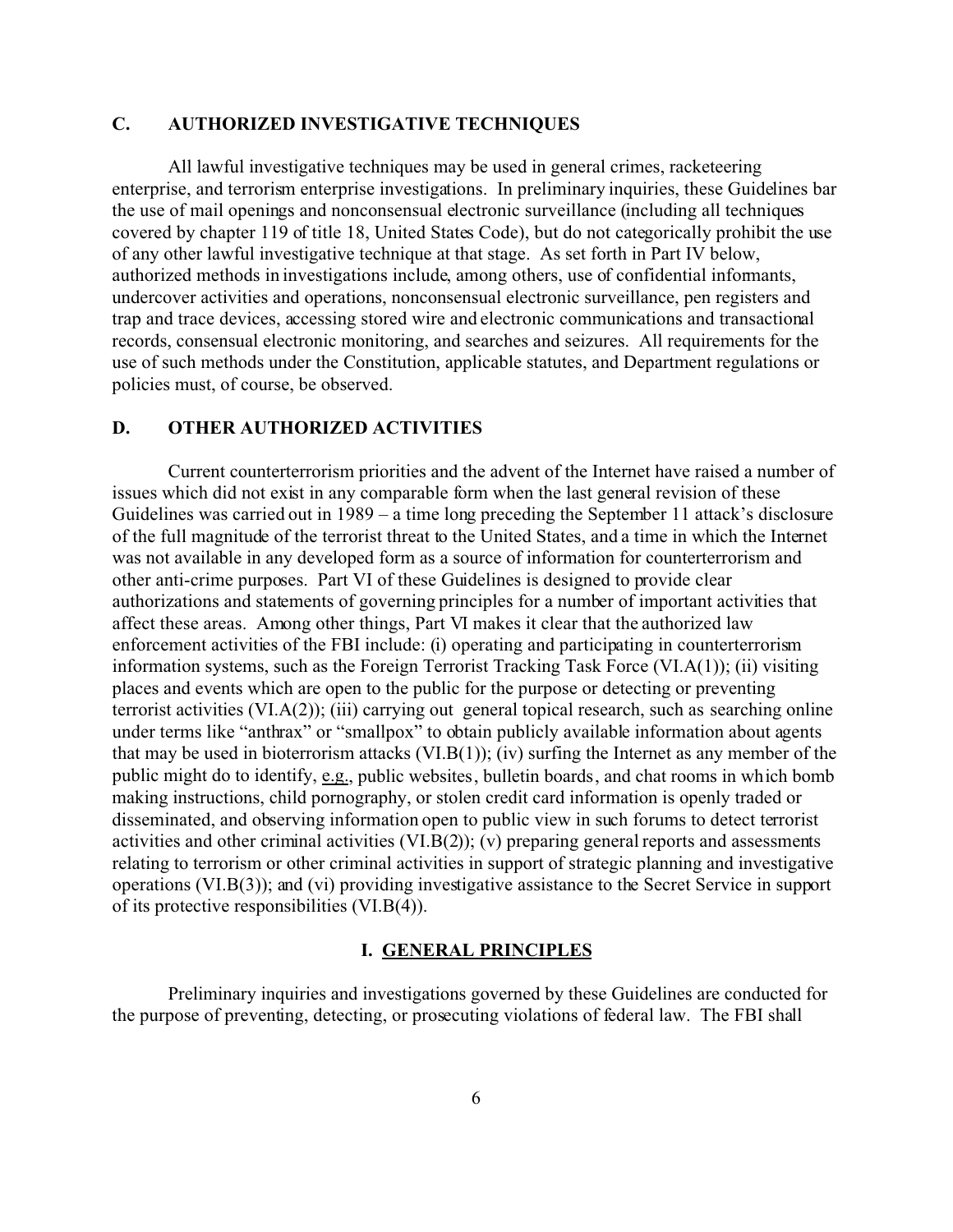fully utilize the methods authorized by these Guidelines to maximize the realization of these objectives.

The conduct of preliminary inquiries and investigations may present choices between the use of investigative methods which are more or less intrusive, considering such factors as the effect on the privacy of individuals and potential damage to reputation. Inquiries and investigations shall be conducted with as little intrusion as the needs of the situation permit. It is recognized, however, that the choice of techniques is a matter of judgment. The FBI shall not hesitate to use any lawful techniques consistent with these Guidelines, even if intrusive, where the intrusiveness is warranted in light of the seriousness of a crime or the strength of the information indicating its commission or potential future commission. This point is to be particularly observed in the investigation of terrorist crimes and in the investigation of enterprises that engage in terrorism.

All preliminary inquiries shall be conducted pursuant to the General Crimes Guidelines (i.e., Part II of these Guidelines). There is no separate provision for preliminary inquiries under the Criminal Intelligence Guidelines (i.e., Part III of these Guidelines) because preliminary inquiries under Part II may be carried out not only to determine whether the grounds exist to commence a general crimes investigation under Part II, but alternatively or in addition to determine whether the grounds exist to commence a racketeering enterprise investigation or terrorism enterprise investigation under Part III. A preliminary inquiry shall be promptly terminated when it becomes apparent that a full investigation is not warranted. If, on the basis of information discovered in the course of a preliminary inquiry, an investigation is warranted, it may be conducted as a general crimes investigation, or a criminal intelligence investigation, or both. All such investigations, however, shall be based on a reasonable factual predicate and shall have a valid law enforcement purpose.

In its efforts to anticipate or prevent crime, the FBI must at times initiate investigations in advance of criminal conduct. It is important that such investigations not be based solely on activities protected by the First Amendment or on the lawful exercise of any other rights secured by the Constitution or laws of the United States. When, however, statements advocate criminal activity or indicate an apparent intent to engage in crime, particularly crimes of violence, an investigation under these Guidelines may be warranted unless it is apparent, from the circumstances or the context in which the statements are made, that there is no prospect of harm.

General crimes investigations and criminal intelligence investigations shall be terminated when all logical leads have been exhausted and no legitimate law enforcement interest justifies their continuance.

Nothing in these Guidelines prohibits the FBI from ascertaining the general scope and nature of criminal activity in a particular location or sector of the economy, or from collecting and maintaining publicly available information consistent with the Privacy Act.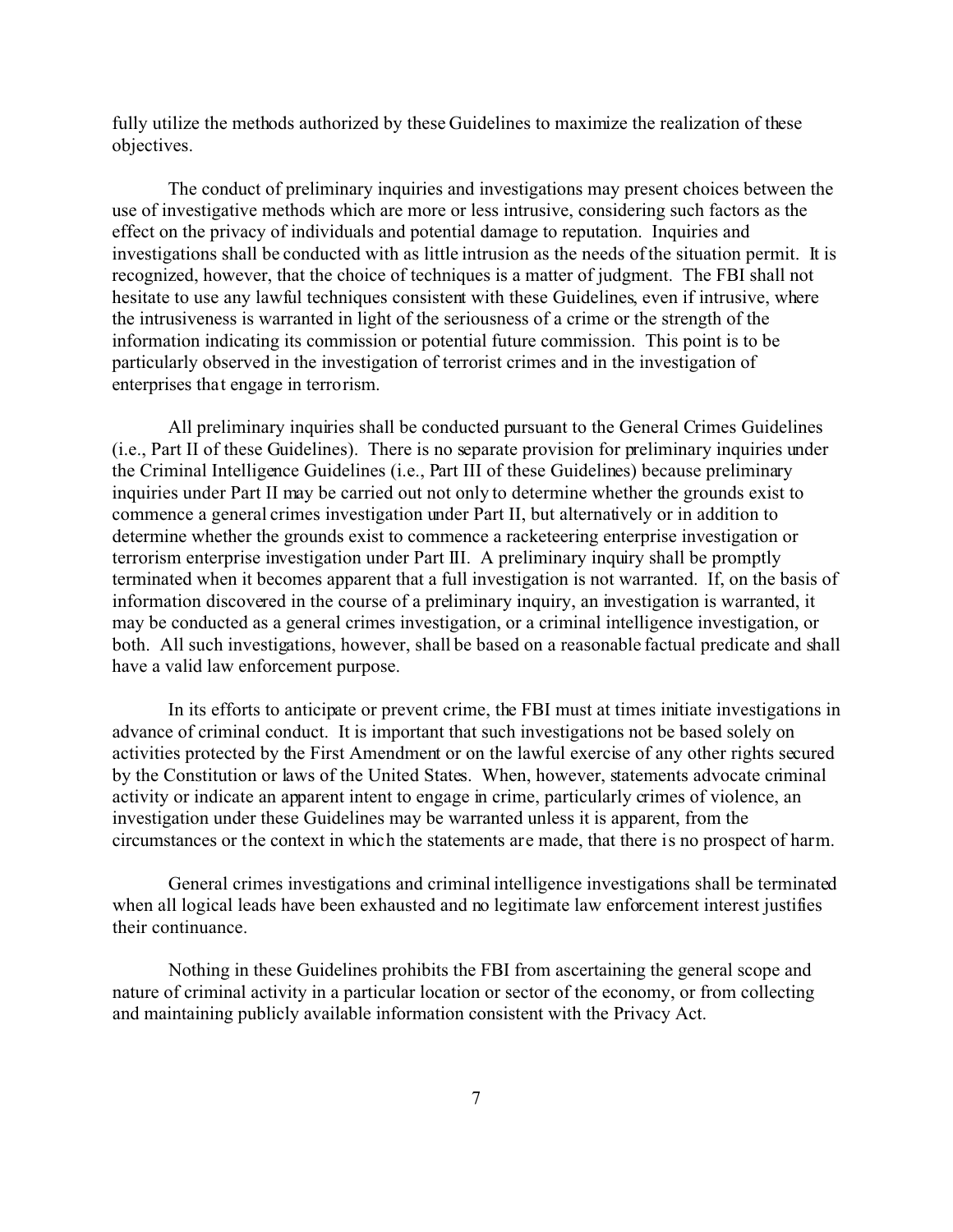#### **II. GENERAL CRIMES INVESTIGATIONS**

#### **A. DEFINITIONS**

(1) "Exigent circumstances" are circumstances requiring action before authorization otherwise necessary under these guidelines can reasonably be obtained, in order to protect life or substantial property interests; to apprehend or identify a fleeing offender; to prevent the hiding, destruction or alteration of evidence; or to avoid other serious impairment or hindrance of an investigation.

(2) "Sensitive criminal matter" is any alleged criminal conduct involving corrupt action by a public official or political candidate, the activities of a foreign government, the activities of a religious organization or a primarily political organization or the related activities of any individual prominent in such an organization, or the activities of the news media; and any other matter which in the judgment of a Special Agent in Charge (SAC) should be brought to the attention of the United States Attorney or other appropriate official in the Department of Justice, as well as FBI Headquarters (FBIHQ).

#### **B. PRELIMINARY INQUIRIES**

(1) On some occasions the FBI may receive information or an allegation not warranting a full investigation – because there is not yet a "reasonable indication" of criminal activities – but whose responsible handling requires some further scrutiny beyond the prompt and extremely limited checking out of initial leads. In such circumstances, though the factual predicate for an investigation has not been met, the FBI may initiate an "inquiry" in response to the allegation or information indicating the possibility of criminal activity.

This authority to conduct inquiries short of a full investigation allows the government to respond in a measured way to ambiguous or incomplete information, with as little intrusion as the needs of the situation permit. This is especially important in such areas as white-collar crime where no complainant is involved or when an allegation or information is received from a source of unknown reliability. Such inquiries are subject to the limitations on duration under paragraph (3) below and are carried out to obtain the information necessary to make an informed judgment as to whether a full investigation is warranted.

A preliminary inquiry is not a required step when facts or circumstances reasonably indicating criminal activity are already available; in such cases, a full investigation can be immediately opened.

(2) The FBI supervisor authorizing an inquiry shall assure that the allegation or other information which warranted the inquiry has been recorded in writing. In sensitive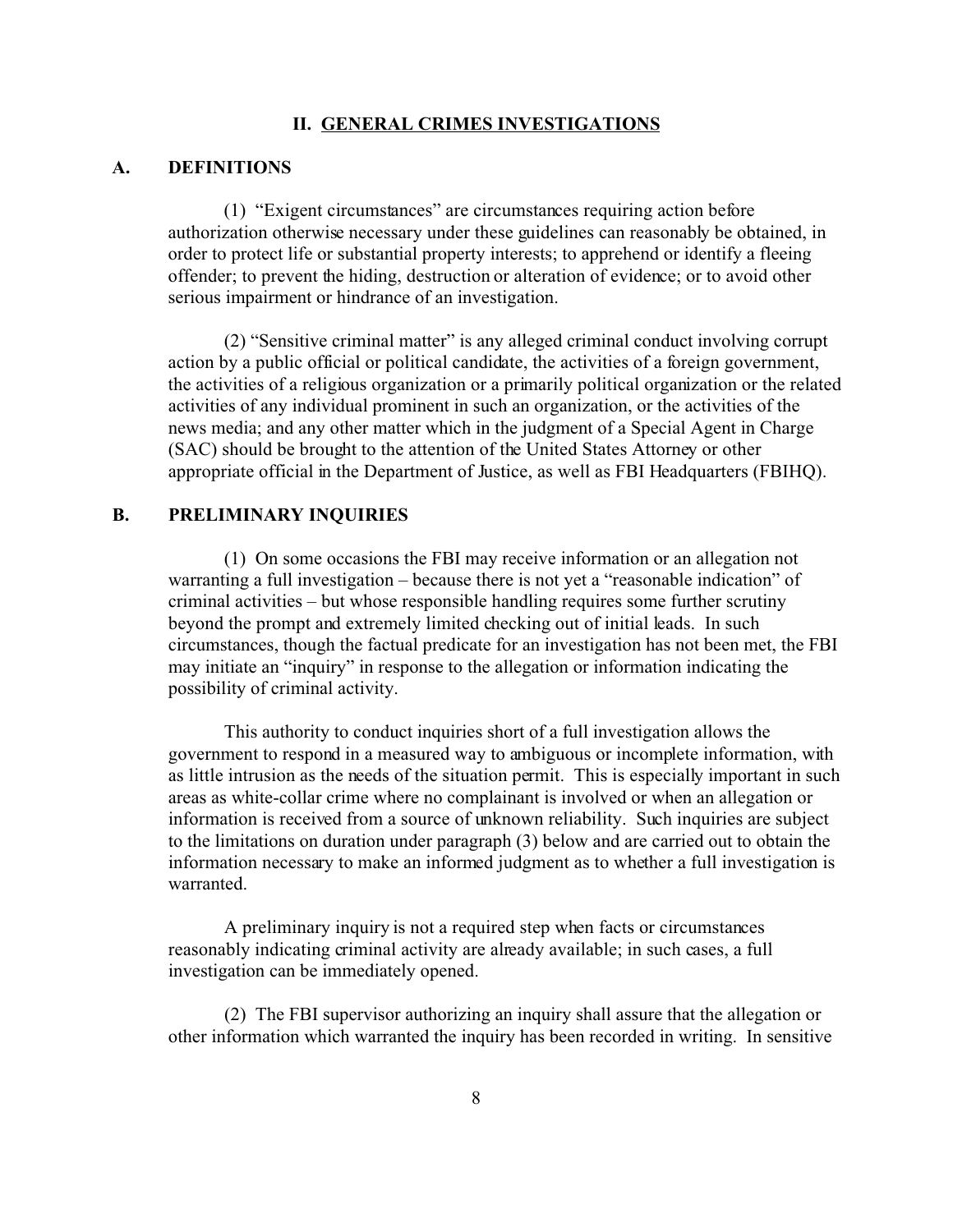criminal matters, the United States Attorney or an appropriate Department of Justice official shall be notified of the basis for an inquiry as soon as practicable after the opening of the inquiry, and the fact of notification shall be recorded in writing.

(3) Inquiries shall be completed within 180 days after initiation of the first investigative step. The date of the first investigative step is not necessarily the same date on which the first incoming information or allegation was received. An extension of time in an inquiry for succeeding 90-day periods may be granted. A SAC may grant up to two extensions based on a statement of the reasons why further investigative steps are warranted when there is no "reasonable indication" of criminal activity. All extensions following the second extension may only be granted by FBI Headquarters upon receipt of a written request and such a statement of reasons.

(4) The choice of investigative techniques in an inquiry is a matter of judgment, which should take account of: (i) the objectives of the inquiry and available investigative resources, (ii) the intrusiveness of a technique, considering such factors as the effect on the privacy of individuals and potential damage to reputation, (iii) the seriousness of the possible crime, and (iv) the strength of the information indicating its existence or future commission. Where the conduct of an inquiry presents a choice between the use of more or less intrusive methods, the FBI should consider whether the information could be obtained in a timely and effective way by the less intrusive means. The FBI should not hesitate to use any lawful techniques consistent with these Guidelines in an inquiry, even if intrusive, where the intrusiveness is warranted in light of the seriousness of the possible crime or the strength of the information indicating its existence or future commission. This point is to be particularly observed in inquiries relating to possible terrorist activities.

(5) All lawful investigative techniques may be used in an inquiry except:

- (a) Mail openings; and
- (b) Nonconsensual electronic surveillance or any other investigative technique covered by chapter 119 of title 18, United States Code (18 U.S.C. 2510-2522).

(6) The following investigative techniques may be used in an inquiry without any prior authorization from a supervisory agent:

- (a) Examination of FBI indices and files;
- (b) Examination of records available to the public and other public sources of information;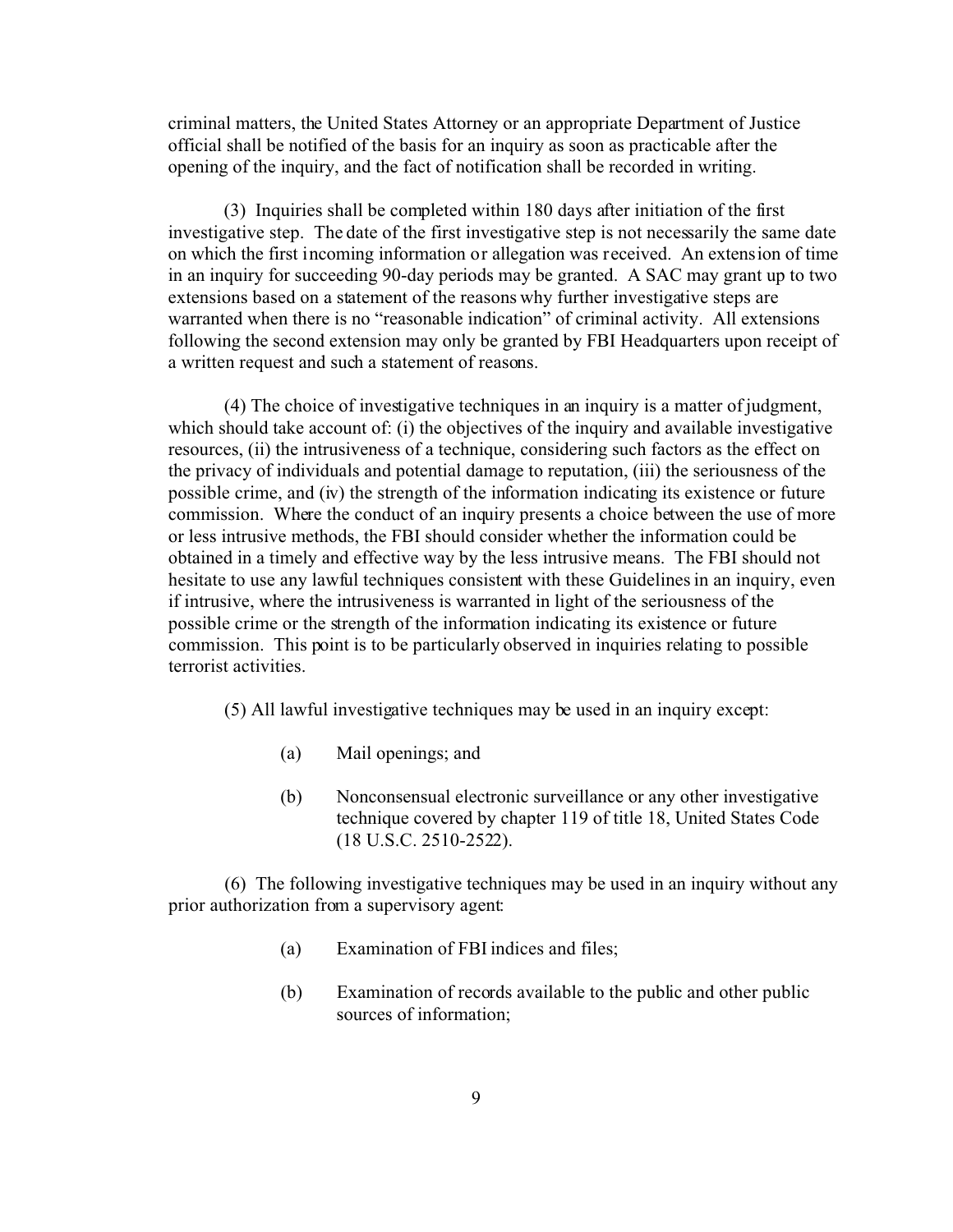- (c) Examination of available federal, state, and local government records;
- (d) Interview of the complainant, previously established informants, and other sources of information;
- (e) Interview of the potential subject;
- (f) Interview of persons who should readily be able to corroborate or deny the truth of the allegation, except this does not include pretext interviews or interviews of a potential subject's employer or coworkers unless the interviewee was the complainant; and
- (g) Physical or photographic surveillance of any person.

The use of any other lawful investigative technique that is permitted in an inquiry shall meet the requirements and limitations of Part IV and, except in exigent circumstances, requires prior approval by a supervisory agent.

(7) Where a preliminary inquiry fails to disclose sufficient information to justify an investigation, the FBI shall terminate the inquiry and make a record of the closing. In a sensitive criminal matter, the FBI shall notify the United States Attorney of the closing and record the fact of notification in writing. Information on an inquiry which has been closed shall be available on request to a United States Attorney or his or her designee or an appropriate Department of Justice official.

(8) All requirements regarding inquiries shall apply to reopened inquiries. In sensitive criminal matters, the United States Attorney or the appropriate Department of Justice official shall be notified as soon as practicable after the reopening of an inquiry.

## **C. INVESTIGATIONS**

(1) A general crimes investigation may be initiated by the FBI when facts or circumstances reasonably indicate that a federal crime has been, is being, or will be committed. The investigation may be conducted to prevent, solve, or prosecute such criminal activity.

The standard of "reasonable indication" is substantially lower than probable cause. In determining whether there is reasonable indication of a federal criminal violation, a Special Agent may take into account any facts or circumstances that a prudent investigator would consider. However, the standard does require specific facts or circumstances indicating a past, current, or future violation. There must be an objective, factual basis for initiating the investigation; a mere hunch is insufficient.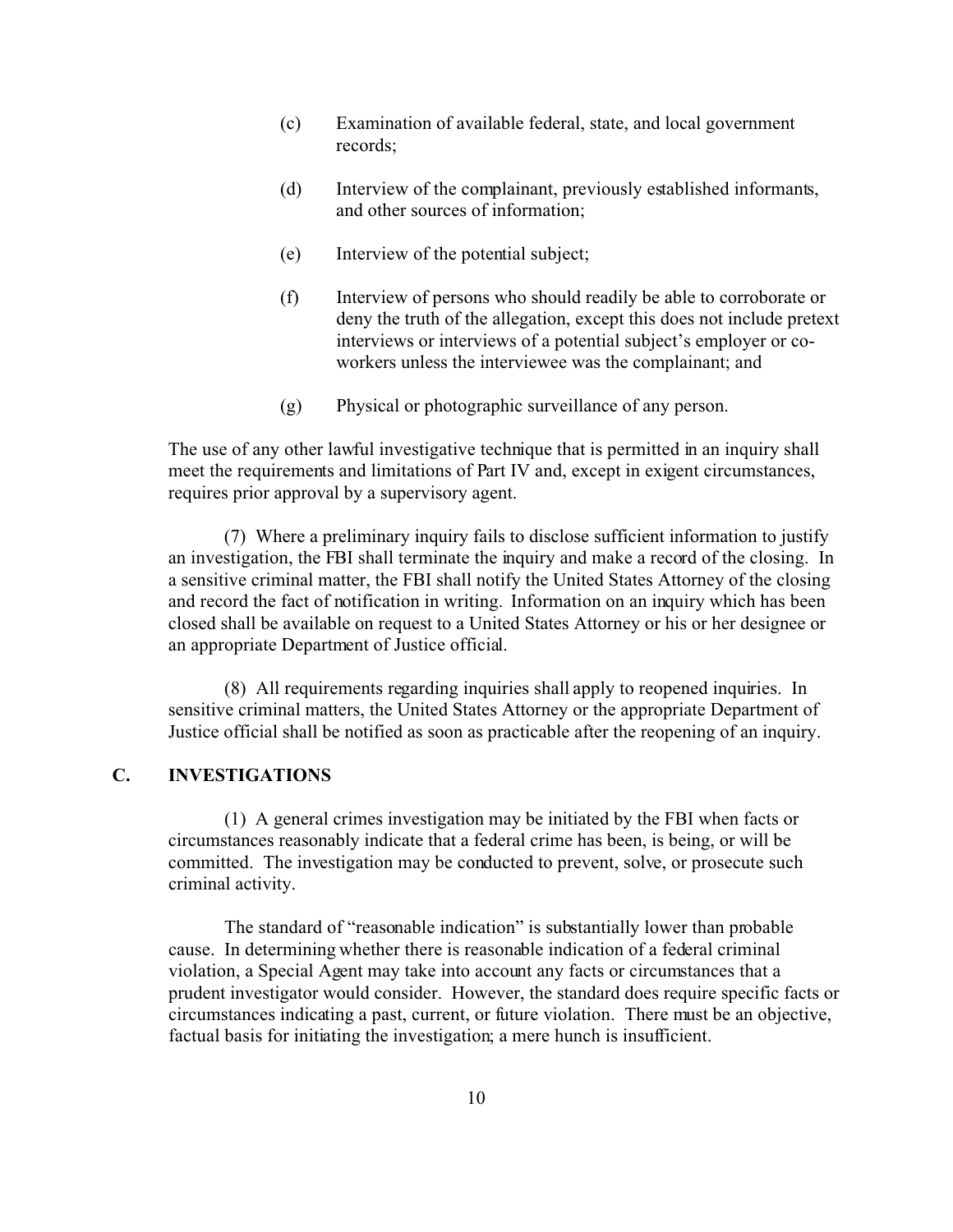(2) Where a criminal act may be committed in the future, preparation for that act can be a current criminal violation under the conspiracy or attempt provisions of federal criminal law or other provisions defining preparatory crimes, such as 18 U.S.C. 373 (solicitation of a crime of violence) or 18 U.S.C. 2339A (including provision of material support in preparation for a terrorist crime). The standard for opening an investigation is satisfied where there is not yet a current substantive or preparatory crime, but facts or circumstances reasonably indicate that such a crime will occur in the future.

(3) The FBI supervisor authorizing an investigation shall assure that the facts or circumstances meeting the standard of reasonable indication have been recorded in writing.

In sensitive criminal matters, as defined in paragraph  $A(2)$ , the United States Attorney or an appropriate Department of Justice official, as well as FBIHQ, shall be notified in writing of the basis for an investigation as soon as practicable after commencement of the investigation.

(4) The Special Agent conducting an investigation shall maintain periodic written or oral contact with the appropriate federal prosecutor, as circumstances require and as requested by the prosecutor.

When, during an investigation, a matter appears arguably to warrant prosecution, the Special Agent shall present the relevant facts to the appropriate federal prosecutor. In every sensitive criminal matter, the FBI shall notify the appropriate federal prosecutor of the termination of an investigation within 30 days of such termination. Information on investigations which have been closed shall be available on request to a United States Attorney or his or her designee or an appropriate Department of Justice official.

(5) When a serious matter investigated by the FBI is referred to state or local authorities for prosecution, the FBI, insofar as resources permit, shall promptly advise the federal prosecutor in writing if the state or local authorities decline prosecution or fail to commence prosecutive action within 120 days. Where an FBI field office cannot provide this follow-up, the SAC shall so advise the federal prosecutor.

(6) When credible information is received concerning serious criminal activity not within the FBI investigative jurisdiction, the FBI field office shall promptly transmit the information or refer the complainant to the law enforcement agencies having jurisdiction, except where disclosure would jeopardize an ongoing investigation, endanger the safety of an individual, disclose the identity of an informant, interfere with an informant's cooperation, or reveal legally privileged information. If full disclosure is not made for the reasons indicated, then whenever feasible the FBI field office shall make at least limited disclosure to the law enforcement agency having jurisdiction, and full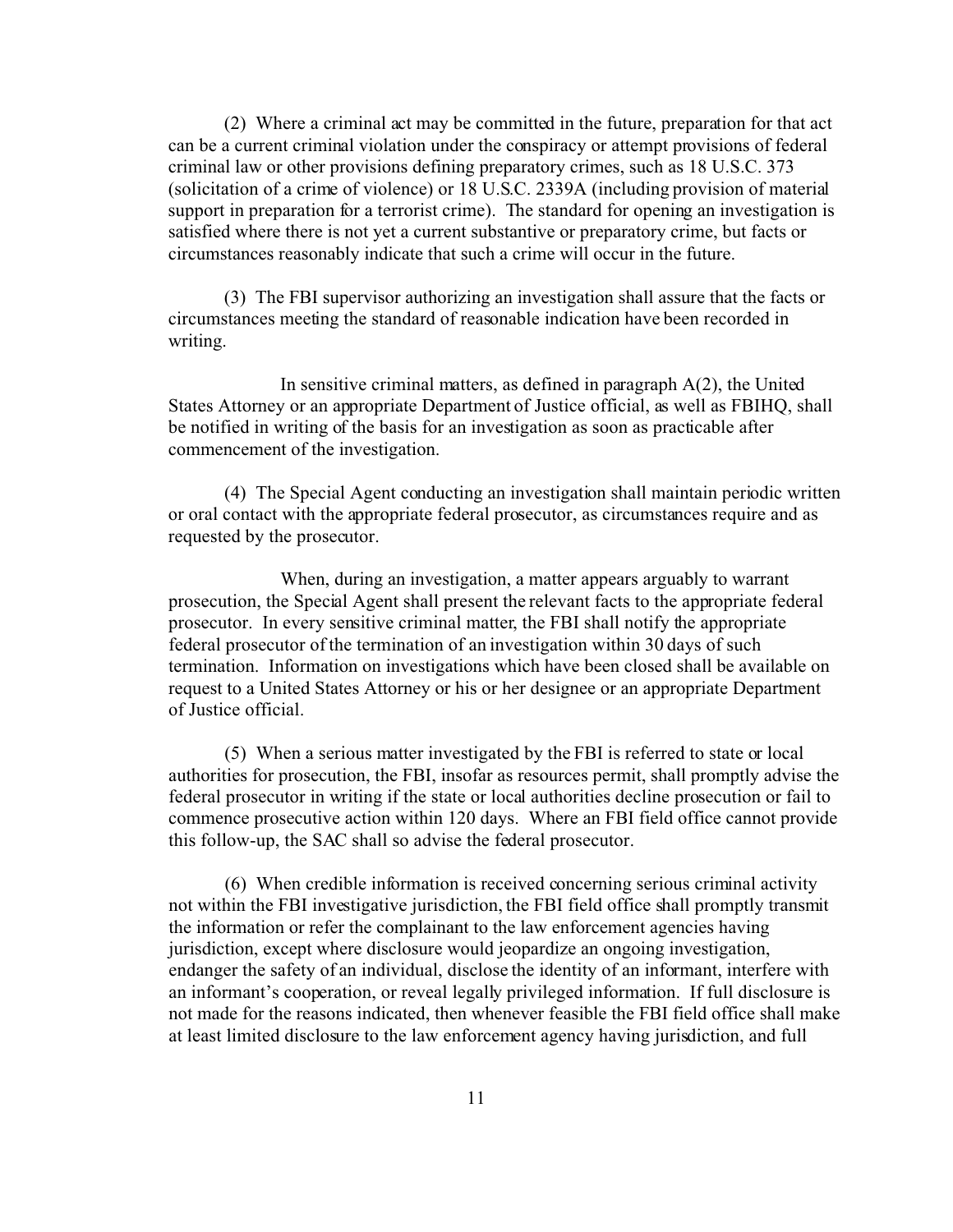disclosure shall be made as soon as the need for restricting dissemination is no longer present. Where full disclosure is not made to the appropriate law enforcement agencies within 180 days, the FBI field office shall promptly notify FBI Headquarters in writing of the facts and circumstances concerning the criminal activity. The FBI shall make a periodic report to the Deputy Attorney General on such nondisclosure and incomplete disclosures, in a form suitable to protect the identity of informants.

Whenever information is received concerning unauthorized criminal activity by a confidential informant, it shall be handled in accordance with the Attorney General's Guidelines Regarding the Use of Confidential Informants.

(7) All requirements regarding investigations shall apply to reopened investigations. In sensitive criminal matters, the United States Attorney or the appropriate Department of Justice official shall be notified in writing as soon as practicable after the reopening of an investigation.

#### **III. CRIMINAL INTELLIGENCE INVESTIGATIONS**

This section authorizes the FBI to conduct criminal intelligence investigations of certain enterprises. These investigations differ from general crimes investigations, authorized by Section II, in several important respects. As a general rule, an investigation of a completed criminal act is normally confined to determining who committed that act and securing evidence to establish the elements of the particular offense. It is, in this respect, self-defining. An intelligence investigation of an ongoing criminal enterprise must determine the size and composition of the group involved, its geographic dimensions, its past acts and intended criminal goals, and its capacity for harm. While a standard criminal investigation terminates with the decision to prosecute or not to prosecute, the investigation of a criminal enterprise does not necessarily end, even though one or more of the participants may have been prosecuted.

In addition, the organization provides a life and continuity of operation that are not normally found in a regular criminal activity. As a consequence, these investigations may continue for several years. Furthermore, the focus of such investigations "may be less precise than that directed against more conventional types of crime." United States v. United States District Court, 407 U.S. 297, 322 (1972). Unlike the usual criminal case, there may be no completed offense to provide a framework for the investigation. It often requires the fitting together of bits and pieces of information, many meaningless by themselves, to determine whether a pattern of criminal activity exists. For this reason, the investigation is broader and less discriminate than usual, involving "the interrelation of various sources and types of information." Id.

Members of groups or organizations acting in concert to violate the law present a grave threat to society. An investigation of organizational activity, however, may present special problems particularly where it deals with politically motivated acts. There is "often . . . a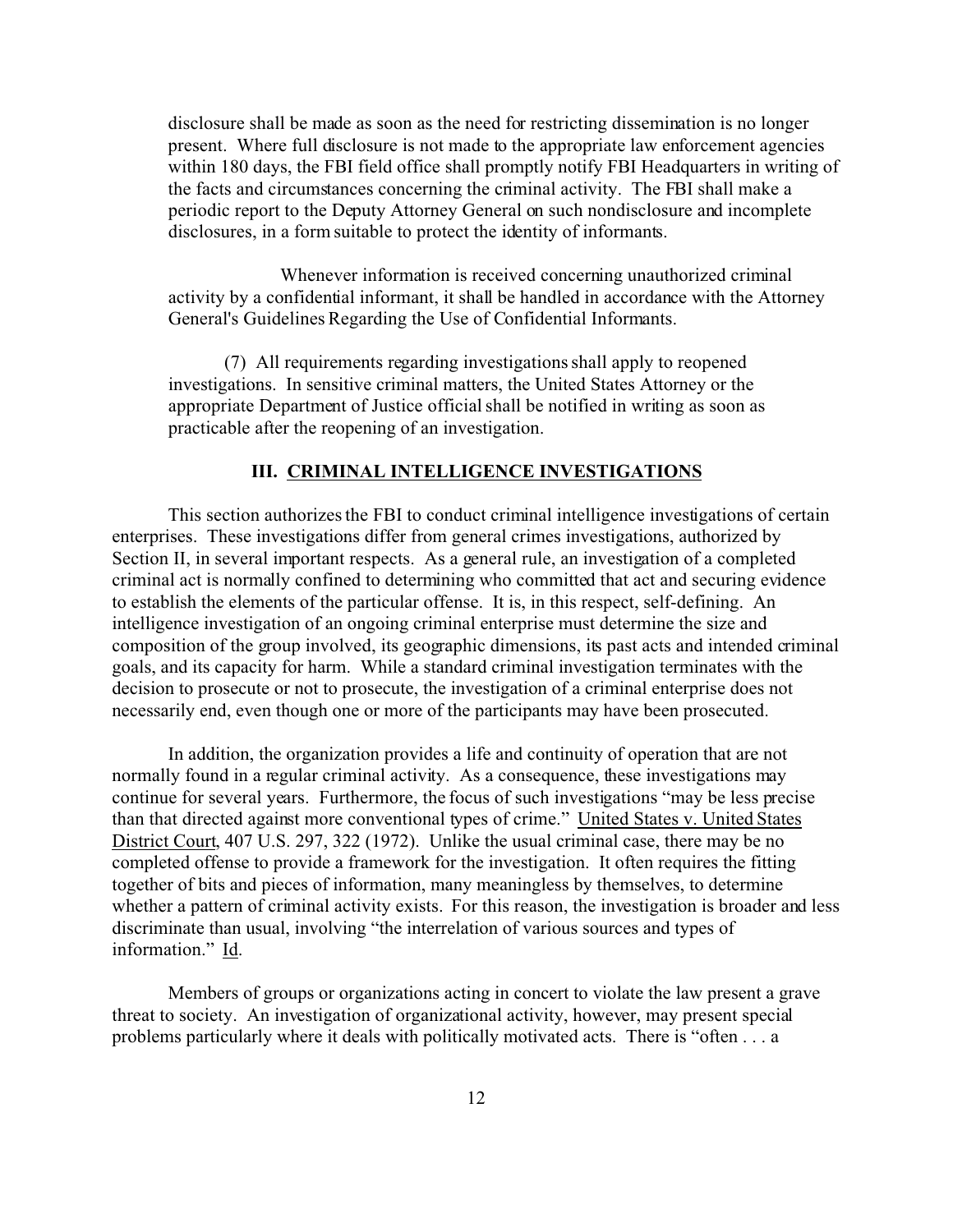convergence of First and Fourth Amendment values" in such matters that is "not present in cases of 'ordinary' crime." Id. at 313. Thus special care must be exercised in sorting out protected activities from those which may lead to violence or serious disruption of society. As a consequence, the guidelines establish safeguards for group investigations of special sensitivity, including tighter management controls and higher levels of review.

## **A. RACKETEERING ENTERPRISE INVESTIGATIONS**

This section focuses on investigations of organized crime. It is concerned with the investigation of entire enterprises, rather than just individual participants and specific criminal acts, and authorizes investigations to determine the structure and scope of the enterprise as well as the relationship of the members.

#### **1. Definition**

Racketeering activity is any offense, including a violation of state law, encompassed by the Racketeer Influenced and Corrupt Organizations Act (RICO), 18 U.S.C. 1961(1).

#### **2. General Authority**

- a. A racketeering enterprise investigation may be initiated when facts or circumstances reasonably indicate that two or more persons are engaged in a pattern of racketeering activity as defined in the RICO statute, 18 U.S.C. 1961(5). However, if the pattern of racketeering activity involves an offense or offenses described in 18 U.S.C.  $2332b(g)(5)(B)$ , the investigation shall be deemed a terrorism enterprise investigation and shall be subject to the standards and procedures of Subpart B of this Part in lieu of those set forth in this Subpart. The standard of "reasonable indication" is identical to that governing the initiation of a general crimes investigation under Part II.
- b. Authority to conduct racketeering enterprise investigations is in addition to general crimes investigative authority under Part II, terrorism enterprise investigative authority under Subpart B of this Part, and activities under other Attorney General guidelines addressing such matters as investigations and information collection relating to international terrorism, foreign counterintelligence, or foreign intelligence. Information warranting initiation of a racketeering enterprise investigation may be obtained during the course of a general crimes inquiry or investigation, a terrorism enterprise investigation, or an investigation under other Attorney General guidelines. Conversely, a racketeering enterprise investigation may yield information warranting a general crimes inquiry or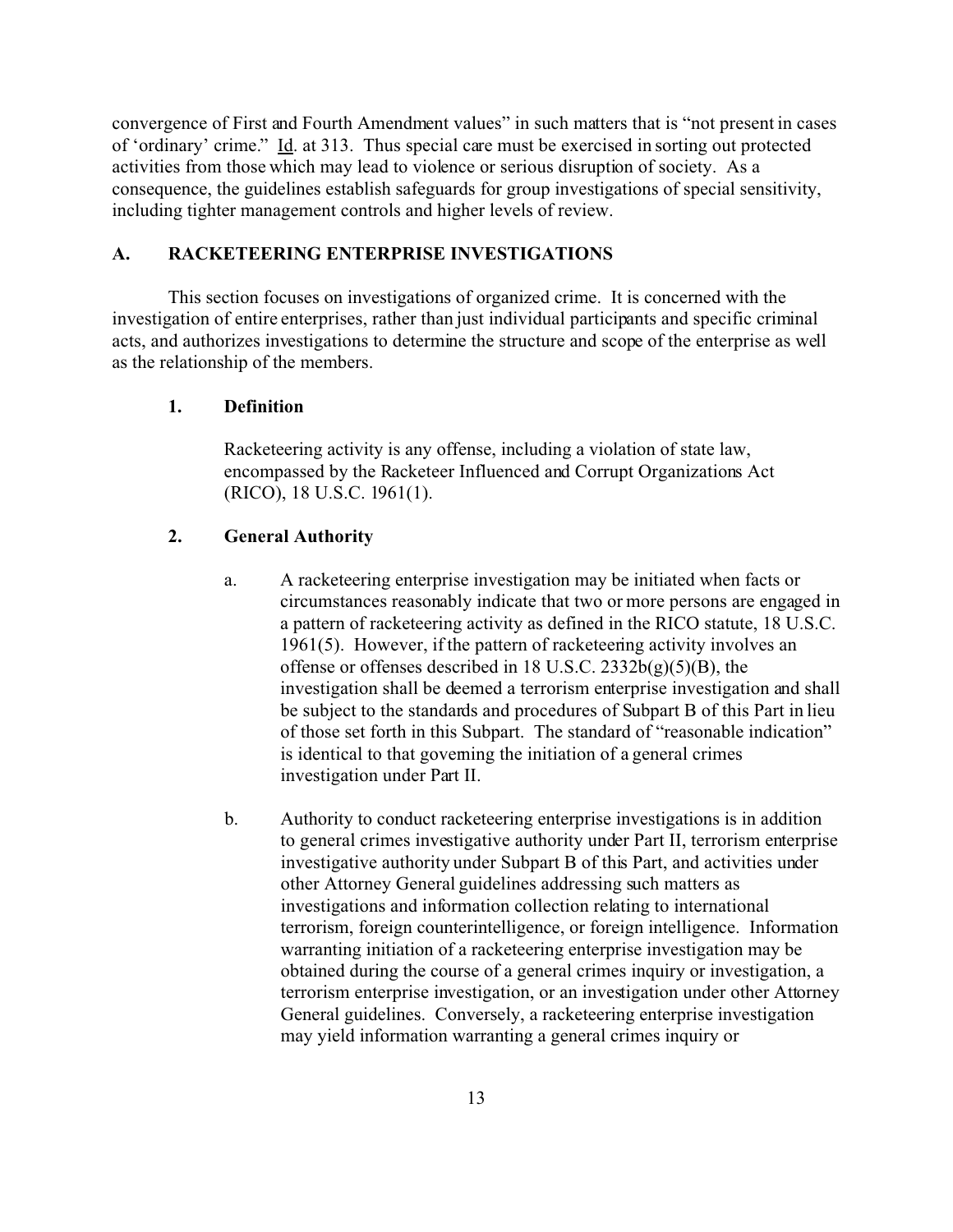investigation, a terrorism enterprise investigation, or an investigation under other Attorney General guidelines.

## **3. Purpose**

The immediate purpose of a racketeering enterprise investigation is to obtain information concerning the nature and structure of the enterprise, as specifically delineated in paragraph (4) below, with a view to the longer range objective of detection, prevention, and prosecution of the criminal activities of the enterprise.

#### **4. Scope**

- a. A racketeering enterprise investigation properly initiated under these guidelines may collect such information as:
	- (i) the members of the enterprise and other persons likely to be knowingly acting in the furtherance of racketeering activity, provided that the information concerns such persons' activities on behalf of or in furtherance of the enterprise;
	- (ii) the finances of the enterprise;
	- (iii) the geographical dimensions of the enterprise; and
	- (iv) the past and future activities and goals of the enterprise.
- b. In obtaining the foregoing information, any lawful investigative technique may be used, in accordance with the requirements of Part IV.

## **5. Authorization and Renewal**

- a. A racketeering enterprise investigation may be authorized by the Special Agent in Charge, with notification to FBIHQ, upon a written recommendation setting forth the facts and circumstances reasonably indicating that the standard of paragraph (2)(a) is satisfied.
- b. The FBI shall notify the Organized Crime and Racketeering Section of the Criminal Division and any affected United States Attorney's office of the opening of a racketeering enterprise investigation. On receipt of such notice, the Organized Crime and Racketeering Section shall immediately notify the Attorney General and the Deputy Attorney General. In all racketeering enterprise investigations, the Chief of the Organized Crime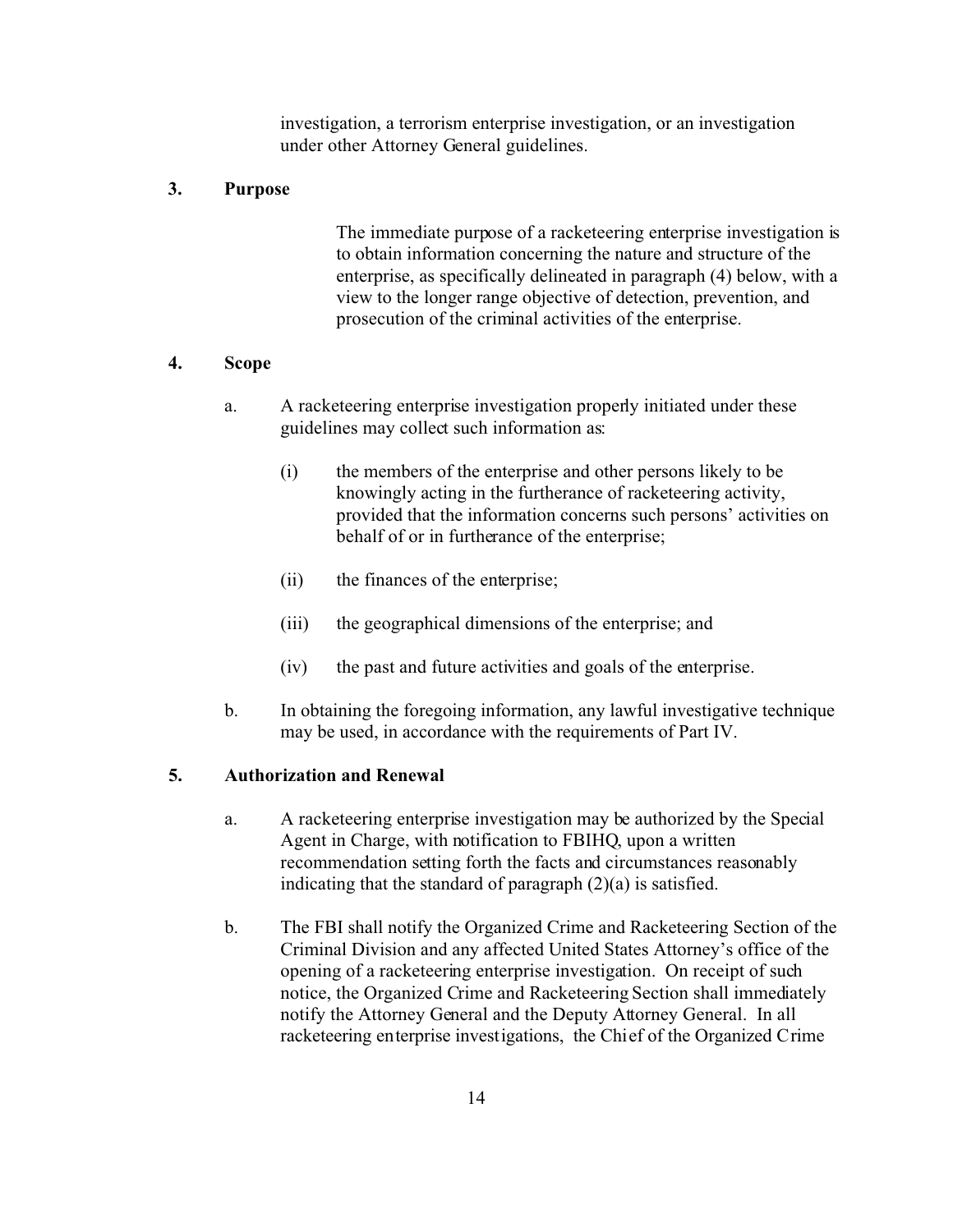and Racketeering Section may, as he or she deems necessary, request the FBI to provide a report on the status of the investigation.

- c. A racketeering enterprise investigation may be initially authorized for a period of up to a year. An investigation may be continued upon renewed authorization for additional periods each not to exceed a year. Renewal authorization shall be obtained from the SAC with notification to FBIHQ. The FBI shall notify the Organized Crime and Racketeering Section of any renewal, and the Organized Crime and Racketeering Section shall immediately notify the Attorney General and the Deputy Attorney General.
- d. Investigations shall be reviewed by the SAC on or before the expiration of the period for which the investigation and each renewal thereof is authorized.
- e. An investigation which has been terminated may be reopened upon a showing of the same standard and pursuant to the same procedures as required for initiation of an investigation.
- f. In addition to the authority of Special Agents in Charge under this paragraph, the Director of the FBI, and any Assistant Director or senior Headquarters official designated by the Director, may authorize, renew, review, and reopen racketeering enterprise investigations in conformity with the standards of this paragraph.

## **B. TERRORISM ENTERPRISE INVESTIGATIONS**

This section focuses on investigations of enterprises that seek to further political or social goals through activities that involve force or violence, or that otherwise aim to engage in terrorism or terrorism-related crimes. Like the section addressing racketeering enterprise investigations, it is concerned with the investigation of entire enterprises, rather than just individual participants and specific criminal acts, and authorizes investigations to determine the structure and scope of the enterprise as well as the relationship of the members.

#### **1. General Authority**

a. A terrorism enterprise investigation may be initiated when facts or circumstances reasonably indicate that two or more persons are engaged in an enterprise for the purpose of: (i) furthering political or social goals wholly or in part through activities that involve force or violence and a violation of federal criminal law, (ii) engaging in terrorism as defined in 18 U.S.C. 2331(1) or (5) that involves a violation of federal criminal law,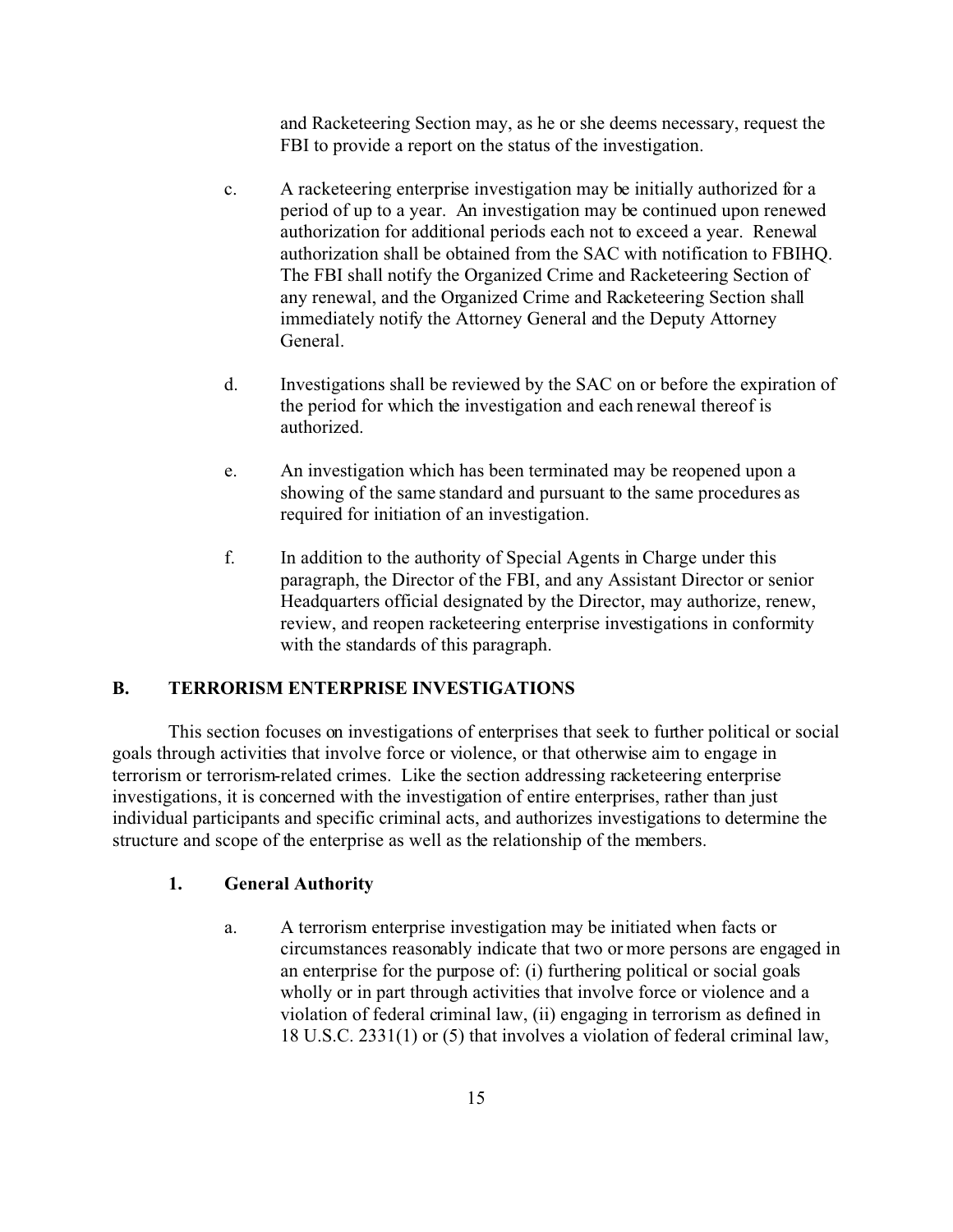or (iii) committing any offense described in  $18 \text{ U.S. C. } 2332b(g)(5)(B)$ . A terrorism enterprise investigation may also be initiated when facts or circumstances reasonably indicate that two or more persons are engaged in a pattern of racketeering activity as defined in the RICO statute, 18 U.S.C. 1961(5), that involves an offense or offenses described in 18 U.S.C.  $2332b(g)(5)(B)$ . The standard of "reasonable indication" is identical to that governing the initiation of a general crimes investigation under Part II. In determining whether an investigation should be conducted, the FBI shall consider all of the circumstances including: (i) the magnitude of the threatened harm; (ii) the likelihood it will occur; (iii) the immediacy of the threat; and (iv) any danger to privacy or free expression posed by an investigation.

- b. Authority to conduct terrorism enterprise investigations is in addition to general crimes investigative authority under Part II, racketeering enterprise investigative authority under Subpart A of this Part, and activities under other Attorney General guidelines addressing such matters as investigations and information collection relating to international terrorism, foreign counterintelligence, or foreign intelligence. Information warranting initiation of a terrorism enterprise investigation may be obtained during the course of a general crimes inquiry or investigation, a racketeering enterprise investigation, or an investigation under other Attorney General guidelines. Conversely, a terrorism enterprise investigation may yield information warranting a general crimes inquiry or investigation, a racketeering enterprise investigation, or an investigation under other Attorney General guidelines.
- c. Mere speculation that force or violence might occur during the course of an otherwise peaceable demonstration is not sufficient grounds for initiation of an investigation under this Subpart, but where facts or circumstances reasonably indicate that a group or enterprise has engaged or aims to engage in activities involving force or violence or other criminal conduct described in paragraph  $(1)(a)$  in a demonstration, an investigation may be initiated in conformity with the standards of that paragraph. For alternative authorities see Part II relating to General Crimes Investigations and the Attorney General's Guidelines on Reporting on Civil Disorders and Demonstrations Involving a Federal Interest. This does not limit the collection of information about public demonstrations by enterprises that are under active investigation pursuant to paragraph  $(1)(a)$  above.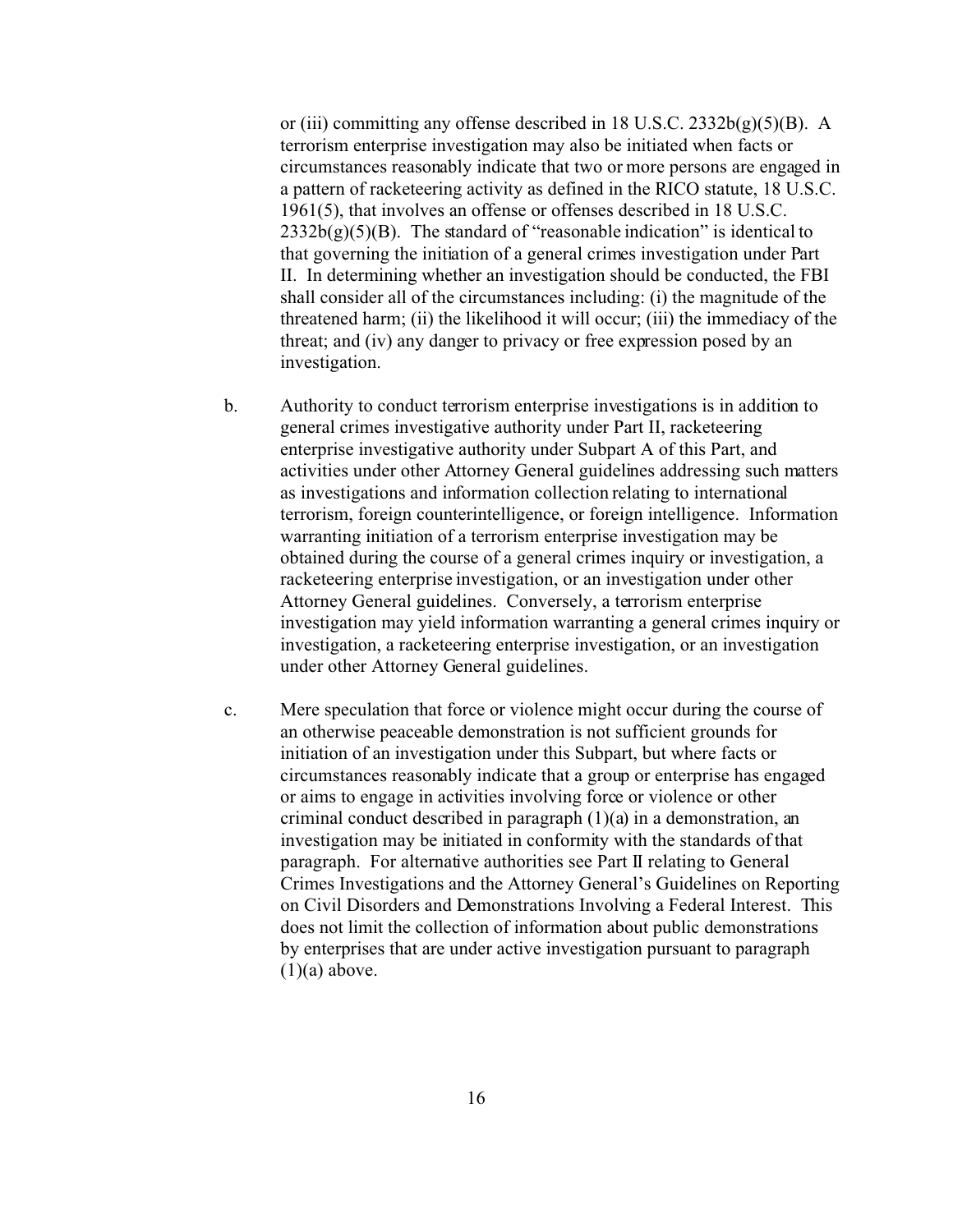## **2. Purpose**

The immediate purpose of a terrorism enterprise investigation is to obtain information concerning the nature and structure of the enterprise as specifically delineated in paragraph (3) below, with a view to the longer range objectives of detection, prevention, and prosecution of the criminal activities of the enterprise.

#### **3. Scope**

- a. A terrorism enterprise investigation initiated under these guidelines may collect such information as:
	- (i) the members of the enterprise and other persons likely to be knowingly acting in furtherance of its criminal objectives, provided that the information concerns such persons' activities on behalf of or in furtherance of the enterprise;
	- (ii) the finances of the enterprise;
	- (iii) the geographical dimensions of the enterprise; and
	- (iv) past and future activities and goals of the enterprise.
- b. In obtaining the foregoing information, any lawful investigative technique may be used, in accordance with the requirements of Part IV.

#### **4. Authorization and Renewal**

- a. A terrorism enterprise investigation may be authorized by the Special Agent in Charge, with notification to FBIHQ, upon a written recommendation setting forth the facts or circumstances reasonably indicating the existence of an enterprise as described in paragraph (1)(a). The FBI shall notify the Terrorism and Violent Crime Section of the Criminal Division, the Office of Intelligence Policy and Review, and any affected United States Attorney's office of the opening of a terrorism enterprise investigation. On receipt of such notice, the Terrorism and Violent Crime Section shall immediately notify the Attorney General and the Deputy Attorney General. In all such investigations, the Chief of the Terrorism and Violent Crime Section may, as he or she deems necessary, request the FBI to provide a report on the status of the investigation.
- b. A terrorism enterprise investigation may be initially authorized for a period of up to a year. An investigation may be continued upon renewed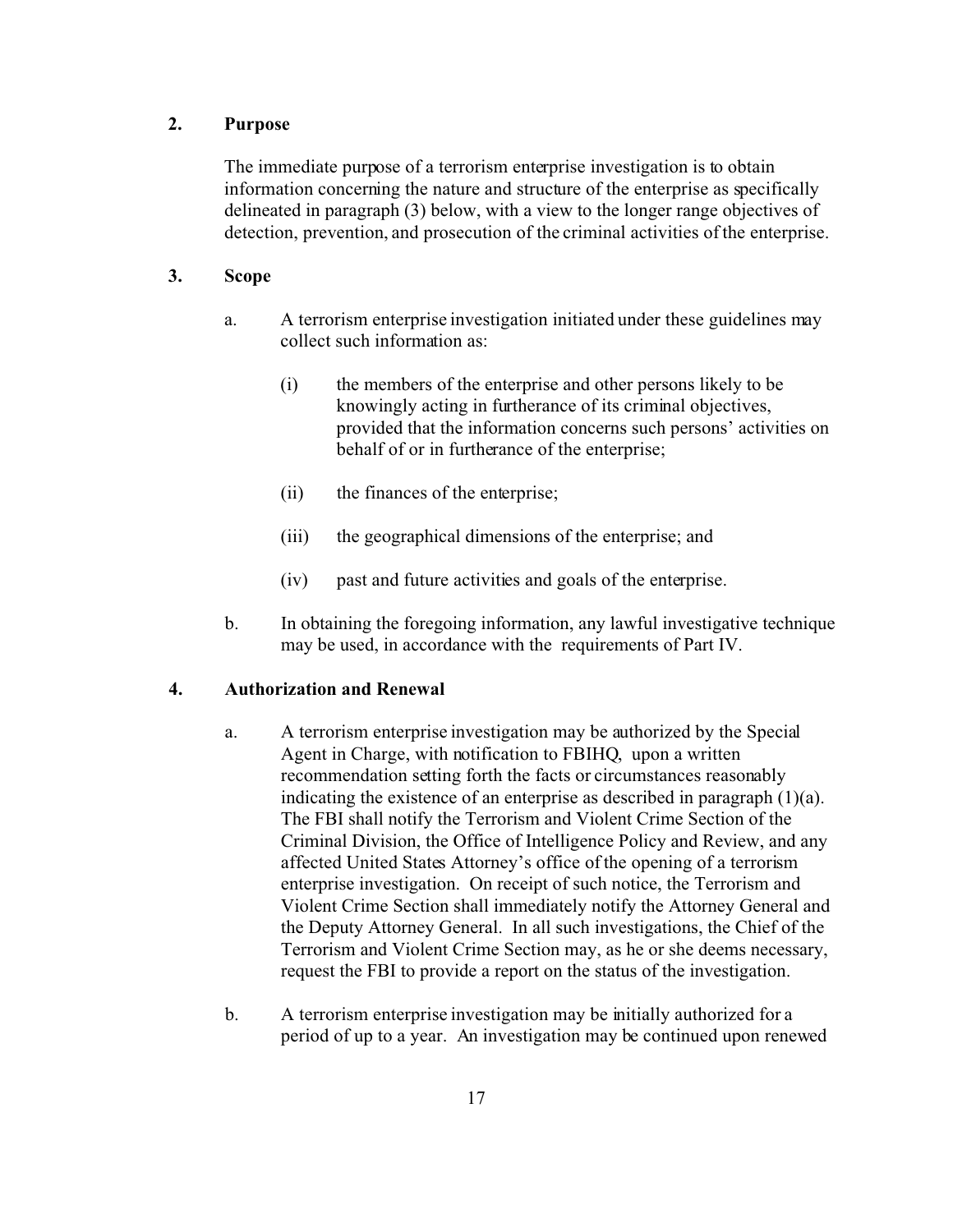authorization for additional periods each not to exceed a year. Renewal authorization shall be obtained from the SAC with notification to FBIHQ. The FBI shall notify the Terrorism and Violent Crime Section and the Office of Intelligence Policy and Review of any renewal, and the Terrorism and Violent Crime Section shall immediately notify the Attorney General and the Deputy Attorney General.

- c. Investigations shall be reviewed by the SAC on or before the expiration of the period for which the investigation and each renewal thereof is authorized. In some cases, the enterprise may meet the threshold standard but be temporarily inactive in the sense that it has not engaged in recent acts of violence or other criminal activities as described in paragraph  $(1)(a)$ , nor is there any immediate threat of harm – yet the composition, goals and prior history of the group suggest the need for continuing federal interest. The investigation may be continued in such cases with whatever scope is warranted in light of these considerations.
- d. An investigation which has been terminated may be reopened upon a showing of the same standard and pursuant to the same procedures as required for initiation of an investigation.
- e. In addition to the authority of Special Agents in Charge under this paragraph, the Director of the FBI, and any Assistant Director or senior Headquarters official designated by the Director, may authorize, renew, review, and reopen terrorism enterprise investigations in conformity with the standards of this paragraph.
- f. The FBI shall report to the Terrorism and Violent Crime Section of the Criminal Division and the Office of Intelligence Policy and Review the progress of a terrorism enterprise investigation not later than 180 days after its initiation, and the results at the end of each year the investigation continues. The Terrorism and Violent Crime Section shall immediately transmit copies of these reports to the Attorney General and the Deputy Attorney General.

#### **IV. INVESTIGATIVE TECHNIQUES**

A. When conducting investigations under these guidelines, the FBI may use any lawful investigative technique. The choice of investigative techniques is a matter of judgment, which should take account of: (i) the objectives of the investigation and available investigative resources, (ii) the intrusiveness of a technique, considering such factors as the effect on the privacy of individuals and potential damage to reputation, (iii) the seriousness of the crime, and (iv) the strength of the information indicating its existence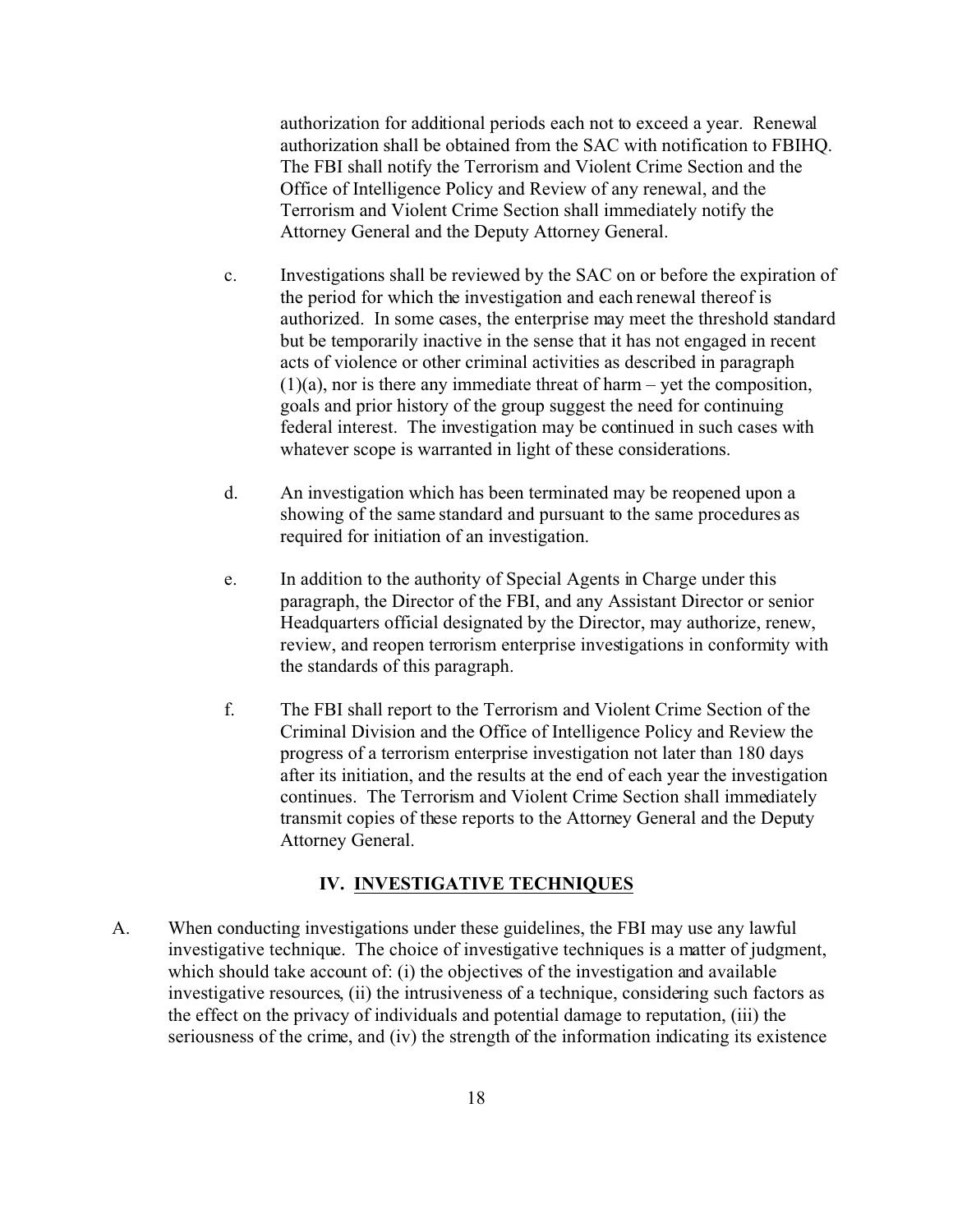or future commission. Where the conduct of an investigation presents a choice between the use of more or less intrusive methods, the FBI should consider whether the information could be obtained in a timely and effective way by the less intrusive means. The FBI should not hesitate to use any lawful techniques consistent with these Guidelines in an investigation, even if intrusive, where the intrusiveness is warranted in light of the seriousness of the crime or the strength of the information indicating its existence or future commission. This point is to be particularly observed in investigations relating to terrorist activities.

- B. All requirements for use of a technique set by statute, Department regulations and policies, or Attorney General Guidelines must be complied with. The investigative techniques listed below are subject to the noted restrictions:
	- 1. Confidential informants must be used in compliance with the Attorney General's Guidelines Regarding the Use of Confidential Informants;
	- 2. Undercover activities and operations must be conducted in compliance with the Attorney General's Guidelines on FBI Undercover Operations;
	- 3. In situations involving undisclosed participation in the activities of an organization by an undercover employee or cooperating private individual, any potential constitutional concerns relating to activities of the organization protected by the First Amendment must be addressed through full compliance with all applicable provisions of the Attorney General's Guidelines on FBI Undercover Operations and the Attorney General's Guidelines Regarding the Use of Confidential Informants;
	- 4. Nonconsensual electronic surveillance must be conducted pursuant to the warrant procedures and requirements of chapter 119 of title 18, United States Code (18 U.S.C. 2510-2522);
	- 5. Pen registers and trap and trace devices must be installed and used pursuant to the procedures and requirements of chapter 206 of title 18, United States Code (18 U.S.C. 3121-3127);
	- 6. Access to stored wire and electronic communications and transactional records must be obtained pursuant to the procedures and requirements of chapter 121 of title 18, United States Code (18 U.S.C. 2701-2712);
	- 7. Consensual electronic monitoring must be authorized pursuant to Department policy. For consensual monitoring of conversations other than telephone conversations, advance authorization must be obtained in accordance with established guidelines. This applies both to devices carried by the cooperating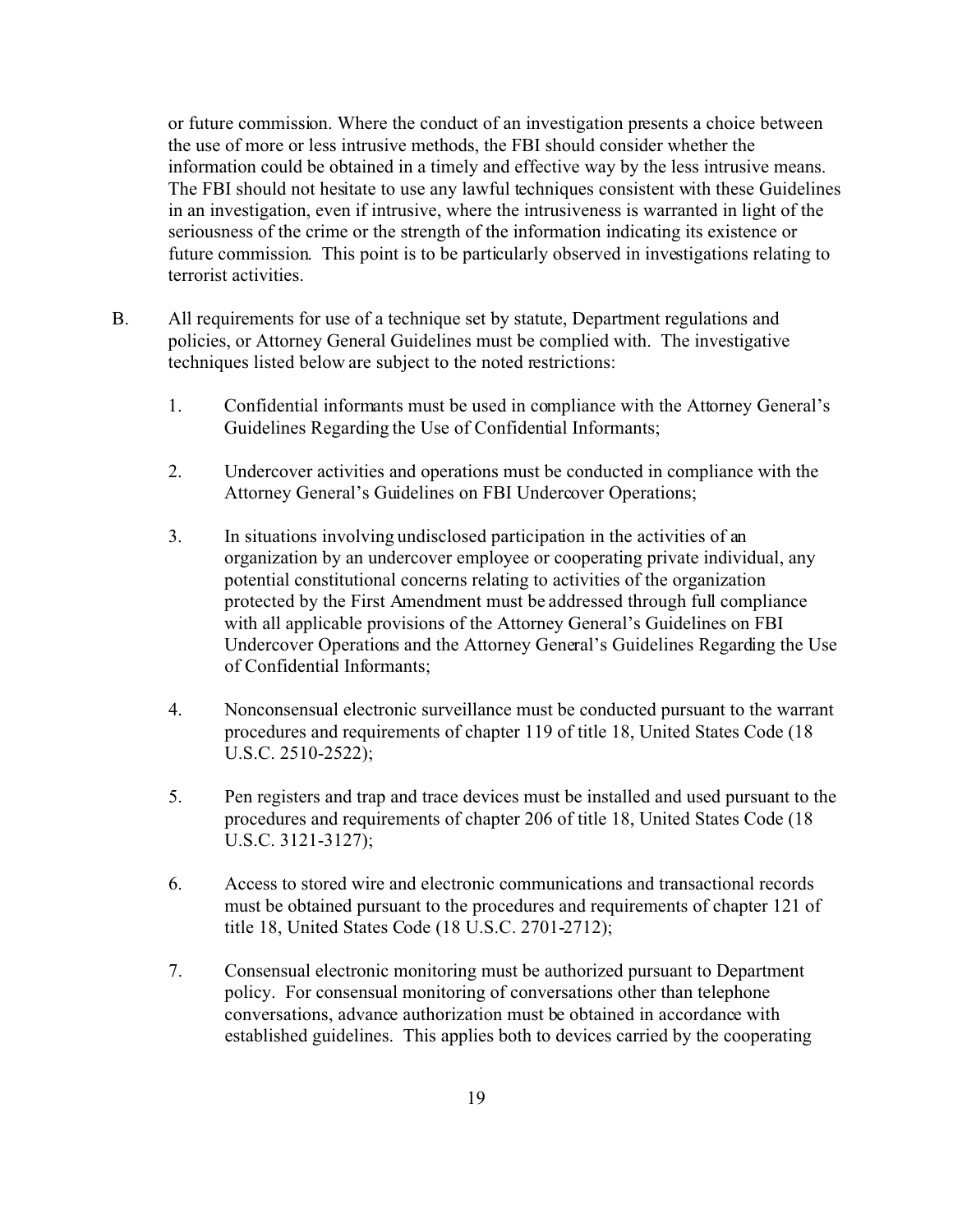participant and to devices installed on premises under the control of the participant. See U.S. Attorneys' Manual 9-7.301 and 9-7.302. For consensual monitoring of telephone conversations, advance authorization must be obtained from the SAC or Assistant Special Agent in Charge and the appropriate U.S. Attorney, Assistant Attorney General, or Deputy Assistant Attorney General, except in exigent circumstances. An Assistant Attorney General or Deputy Assistant Attorney General who provides such authorization shall notify the appropriate U.S. Attorney;

- 8. Searches and seizures must be conducted under the authority of a valid warrant unless the search or seizure comes within a judicially recognized exception to the warrant requirement. See also Attorney General's Guidelines on Methods of Obtaining Documentary Materials Held by Third Parties, 28 CFR Part 59;
- 9. Classified investigative technologies must be used in compliance with the Procedures for the Use of Classified Investigative Technologies in Criminal Cases; and
- 10. Whenever an individual is known to be represented by counsel in a particular matter, the FBI shall follow applicable law and Department procedure concerning contact with represented individuals in the absence of prior notice to their counsel. The SAC or his designee and the United States Attorney shall consult periodically on applicable law and Department procedure. Where issues arise concerning the consistency of contacts with represented persons with applicable attorney conduct rules, the United States Attorney should consult with the Professional Responsibility Advisory Office.

## **V. DISSEMINATION AND MAINTENANCE OF INFORMATION**

- A. The FBI may disseminate information during the checking of leads, preliminary inquiries, and investigations conducted pursuant to these Guidelines to United States Attorneys, the Criminal Division, and other components, officials, and officers of the Department of Justice. The FBI may disseminate information during the checking of leads, preliminary inquiries, and investigations conducted pursuant to these Guidelines to another Federal agency or to a State or local criminal justice agency when such information:
	- 1. falls within the investigative or protective jurisdiction or litigative responsibility of the agency;
	- 2. may assist in preventing a crime or the use of violence or any other conduct dangerous to human life;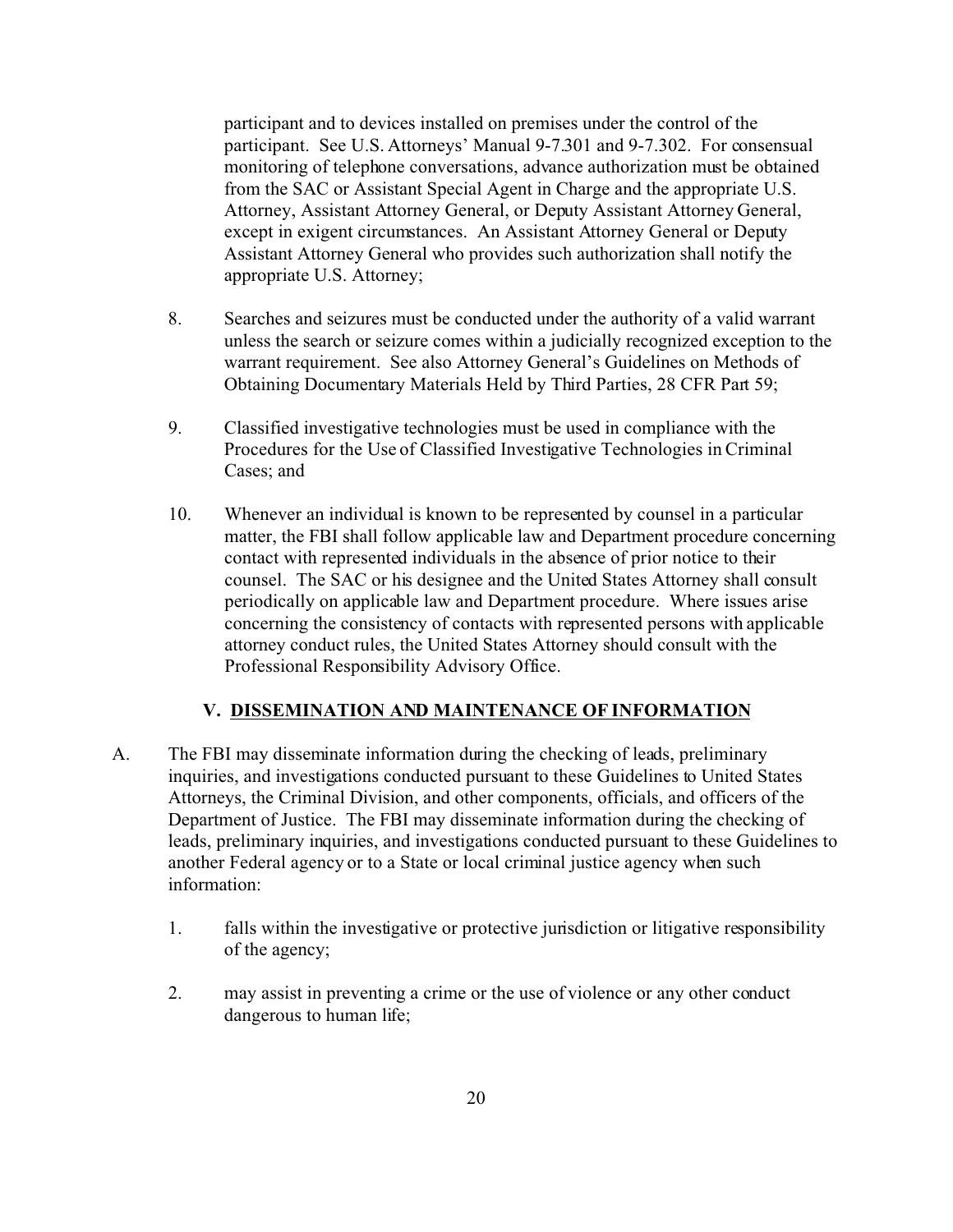- 3. is required to be furnished to another Federal agency by Executive Order 10450, as amended, dated April 27, 1953, or a successor Order; or
- 4. is required to be disseminated by statute, interagency agreement approved by the Attorney General, or Presidential Directive;

and to other persons and agencies as required by 5 U.S.C. 552 or as otherwise permitted by 5 U.S.C. 552a.

B. The FBI shall maintain a database that identifies all preliminary inquiries and investigations conducted pursuant to these Guidelines and that permits the prompt retrieval of information concerning the status (open or closed) and subjects of all such inquiries and investigations.

## **VI. COUNTERTERRORISM ACTIVITIES AND OTHER AUTHORIZATIONS**

In order to carry out its central mission of preventing the commission of terrorist acts against the United States and its people, the FBI must proactively draw on available sources of information to identify terrorist threats and activities. It cannot be content to wait for leads to come in through the actions of others, but rather must be vigilant in detecting terrorist activities to the full extent permitted by law, with an eye towards early intervention and prevention of acts of terrorism before they occur. This Part accordingly identifies a number of authorized activities which further this end, and which can be carried out even in the absence of a checking of leads, preliminary inquiry, or full investigation as described in Parts I-III of these Guidelines. The authorizations include both activities that are specifically focused on terrorism (Subpart A) and activities that are useful for law enforcement purposes in both terrorism and non-terrorism contexts (Subpart B).

#### **A. COUNTERTERRORISM ACTIVITIES**

#### **1. Information Systems**

The FBI is authorized to operate and participate in identification, tracking, and information systems for the purpose of identifying and locating terrorists, excluding or removing from the United States alien terrorists and alien supporters of terrorist activity as authorized by law, assessing and responding to terrorist risks and threats, or otherwise detecting, prosecuting, or preventing terrorist activities. Systems within the scope of this paragraph may draw on and retain pertinent information from any source permitted by law, including information derived from past or ongoing investigative activities; other information collected or provided by governmental entities, such as foreign intelligence information and lookout list information; publicly available information, whether obtained directly or through services or resources (whether nonprofit or commercial) that compile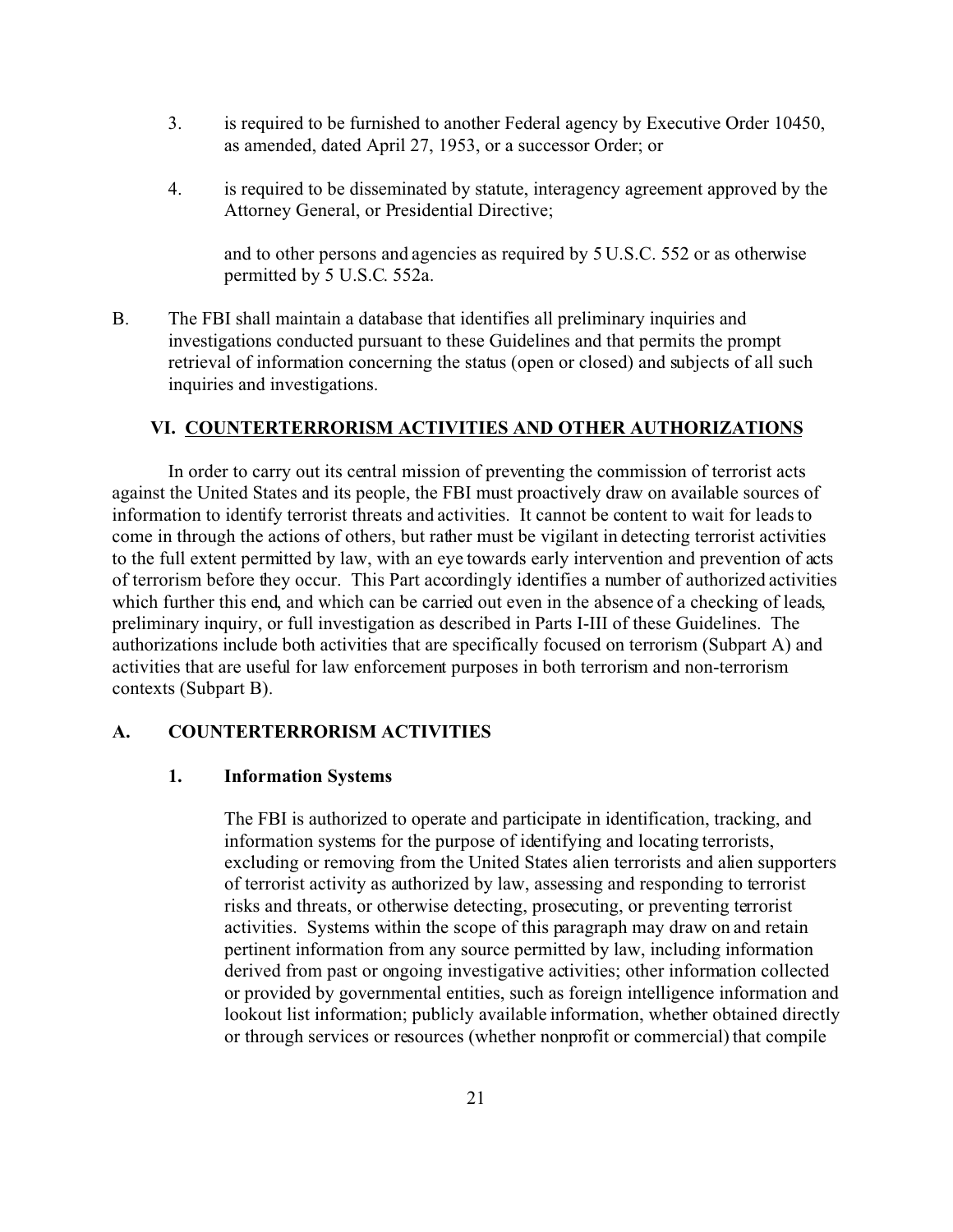or analyze such information; and information voluntarily provided by private entities. Any such system operated by the FBI shall be reviewed periodically for compliance with all applicable statutory provisions, Department regulations and policies, and Attorney General Guidelines.

## **2. Visiting Public Places and Events**

For the purpose of detecting or preventing terrorist activities, the FBI is authorized to visit any place and attend any event that is open to the public, on the same terms and conditions as members of the public generally. No information obtained from such visits shall be retained unless it relates to potential criminal or terrorist activity.

#### **B. OTHER AUTHORIZATIONS**

In addition to the checking of leads, preliminary inquiries, and investigations as described in Parts I-III of these Guidelines, and counterterrorism activities as described in Part A above, the authorized law enforcement activities of the FBI include carrying out and retaining information resulting from the following activities:

## **1. General Topical Research**

The FBI is authorized to carry out general topical research, including conducting online searches and accessing online sites and forums as part of such research on the same terms and conditions as members of the public generally. "General topical research" under this paragraph means research concerning subject areas that are relevant for the purpose of facilitating or supporting the discharge of investigative responsibilities. It does not include online searches for information by individuals' names or other individual identifiers, except where such searches are incidental to topical research, such as searching to locate writings on a topic by searching under the names of authors who write on the topic, or searching by the name of a party to a case in conducting legal research.

#### **2. Use of Online Resources Generally**

For the purpose of detecting or preventing terrorism or other criminal activities, the FBI is authorized to conduct online search activity and to access online sites and forums on the same terms and conditions as members of the public generally.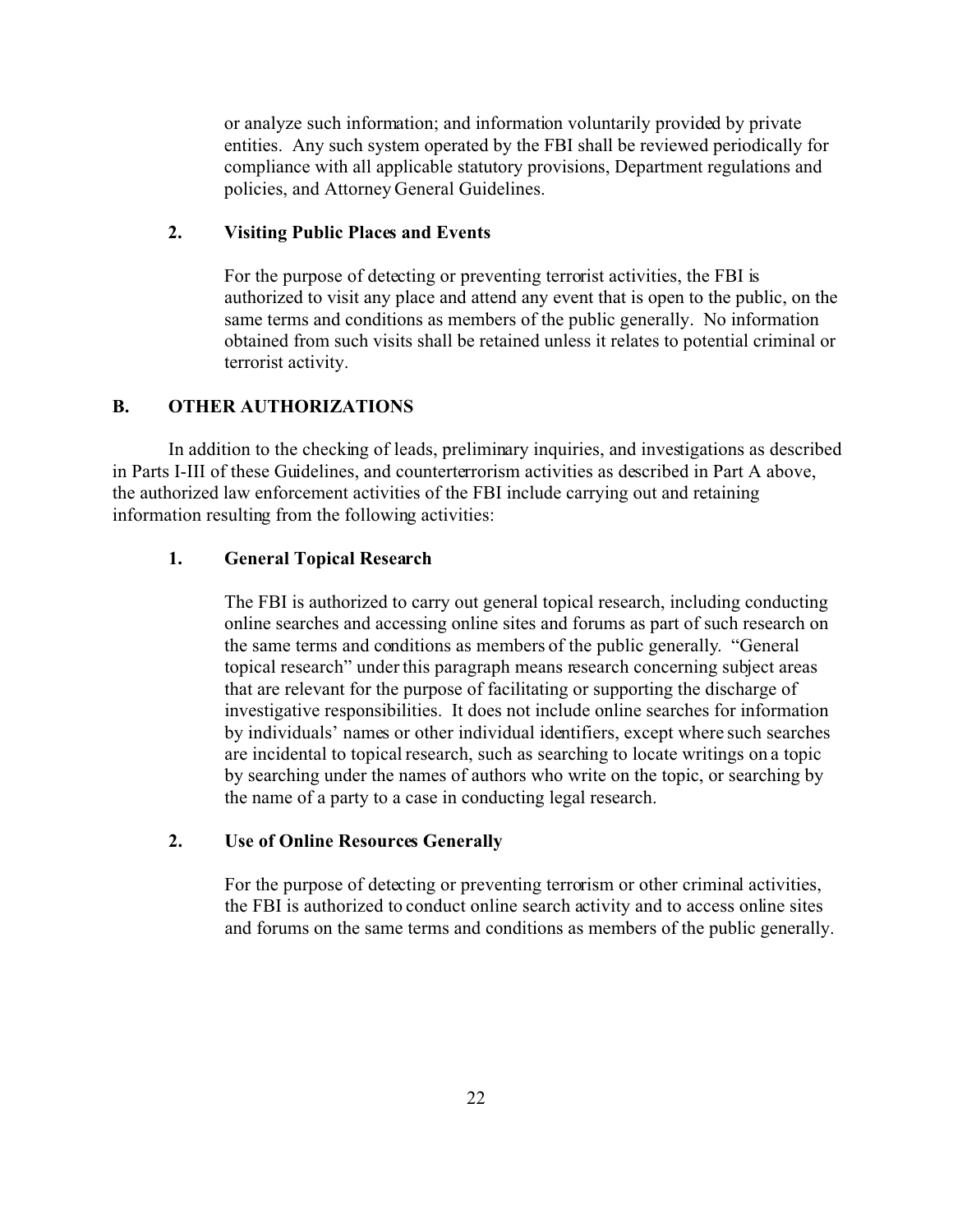## **3. Reports and Assessments**

The FBI is authorized to prepare general reports and assessments concerning terrorism or other criminal activities for purposes of strategic planning or in support of investigative activities.

## **4. Cooperation with Secret Service**

The FBI is authorized to provide investigative assistance in support of the protective responsibilities of the Secret Service, provided that all preliminary inquiries or investigations are conducted in accordance with the provisions of these Guidelines.

# **C. PROTECTION OF PRIVACY AND OTHER LIMITATIONS**

# **1. General Limitations**

The law enforcement activities authorized by this Part do not include maintaining files on individuals solely for the purpose of monitoring activities protected by the First Amendment or the lawful exercise of any other rights secured by the Constitution or laws of the United States. Rather, all such law enforcement activities must have a valid law enforcement purpose as described in this Part, and must be carried out in conformity with all applicable statutes, Department regulations and policies, and Attorney General Guidelines. In particular, the provisions of this Part do not supersede any otherwise applicable provision or requirement of the Attorney General's Guidelines on FBI Undercover Operations or the Attorney General's Guidelines Regarding the Use of Confidential Informants.

## **2. Maintenance of Records Under the Privacy Act**

Under the Privacy Act, the permissibility of maintaining records relating to certain activities of individuals depends in part on whether the collection of such information is "pertinent to and within the scope of an authorized law enforcement activity." 5 U.S.C. 552a(e)(7). By its terms, the limitation of 5 U.S.C. 552a(e)(7) is inapplicable to activities that do not involve the "maintain[ing]" of a "record" within the meaning of the Privacy Act, or that occur pertinent to and within the scope of an authorized law enforcement activity. "Authorized law enforcement activit[ies]" for purposes of the Privacy Act include carrying out and retaining information resulting from the checking of leads, preliminary inquiries, or investigations as described in Parts I-III of these Guidelines, or from activities described in Subpart A or B of this Part. As noted in paragraph (3) below, however, this is not an exhaustive enumeration of "authorized law enforcement activit[ies]." Questions about the application of the Privacy Act to other activities should be addressed to the FBI Office of the General Counsel or the Office of Information and Privacy.